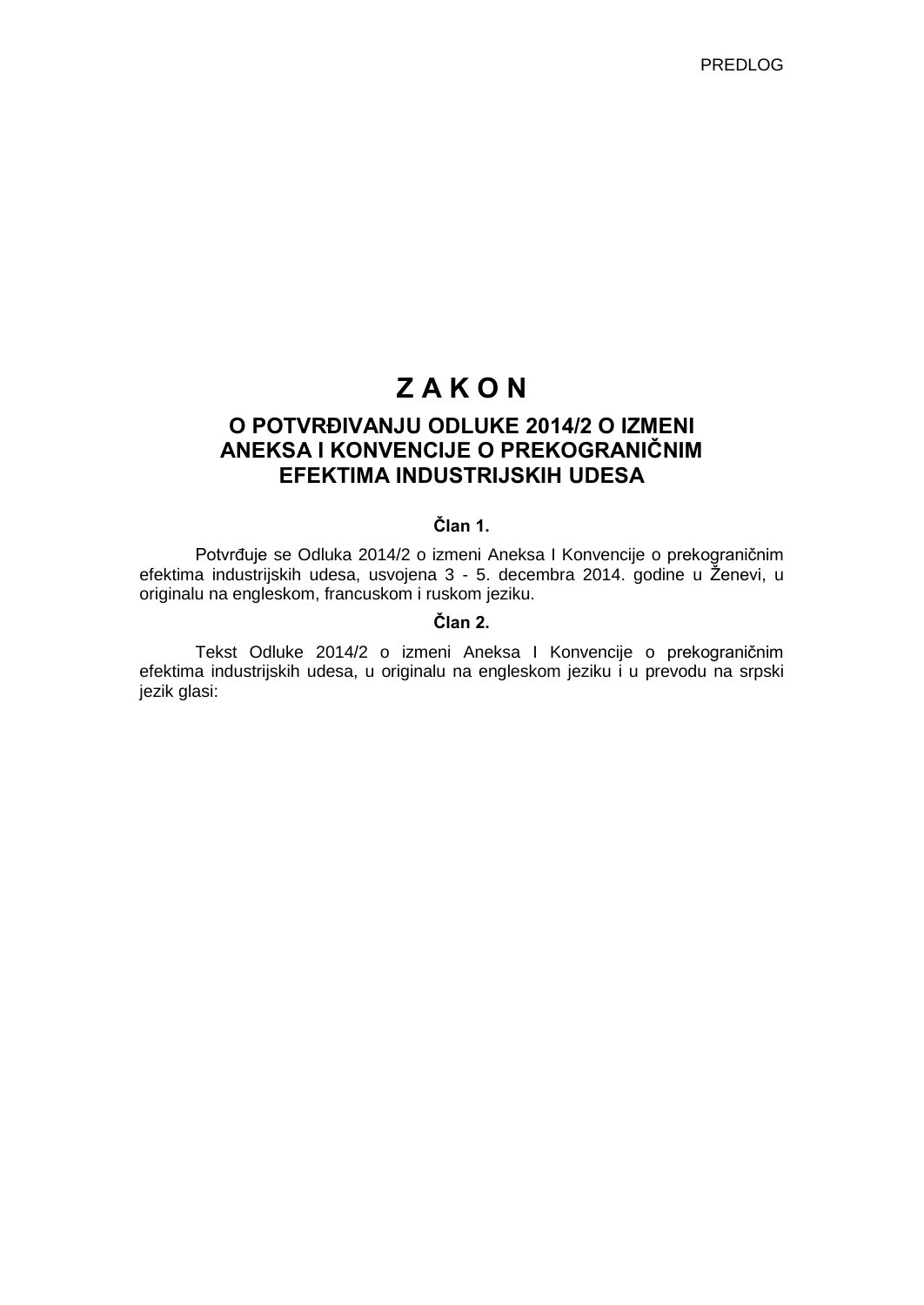#### Decision 2014/2

Amending annex I to the Convention

*The Conference of the Parties,*

*Recognizing* the need to update the categories of substances and mixtures and the named substances and their threshold quantities, as contained in annex I to the Convention on the Transboundary Effects of Industrial Accidents, for the purposes of introducing the criteria of the United Nations Globally Harmonized System of Classification and Labelling of Chemicals (ST/SG/AC.10/30/Rev.4) and of maintaining consistency with the corresponding European Union legislation,

*Bearing in mind* its decision to undertake a revision of the hazardous substances and their quantities as contained in annex I, and its decision 2004/4 on establishing the Working Group on the Development of the Convention,

*Acknowledging* the proposal to amend annex I, drawn up by the Working Group on the basis of a thorough review,

*Amends* annex I to the Convention on hazardous substances for the purposes of defining hazardous activities by replacing it with the text set out in the annex to this decision.

#### **Annex I**

#### **Hazardous substances for the purposes of defining hazardous activities<sup>1</sup>**

Where a substance or mixture named in Part II also falls within one or more categories in Part I, the threshold quantity given in Part II shall be used.

For the identification of hazardous activities, Parties shall take into consideration the actual or anticipated hazardous properties and/or quantities of all hazardous substances present or of hazardous substances which it is reasonable to foresee may be generated during loss of control of an activity, including storage activities, within a hazardous activity.

Part I.

#### **Categories of substances and mixtures not specifically named in Part II**

|    | Category in accordance with the United Nations Globally<br>Harmonized                                           | Treshold<br>quantity |
|----|-----------------------------------------------------------------------------------------------------------------|----------------------|
|    | System (GHS) of Classification and Labelling of Chemicals                                                       | (metric tons)        |
|    | Acute toxic, Category 1, all exposure routes <sup>2</sup>                                                       | 20                   |
| 2. | Acute toxic: Category 2, all exposure routes <sup>3</sup> Category 3,<br>inhalation exposure route <sup>4</sup> | 200                  |
| 3. | Specific Target Organ Toxicity (STOT) – Single Exposure (SE)<br>STOT, Category 1 <sup>5</sup>                   | 200                  |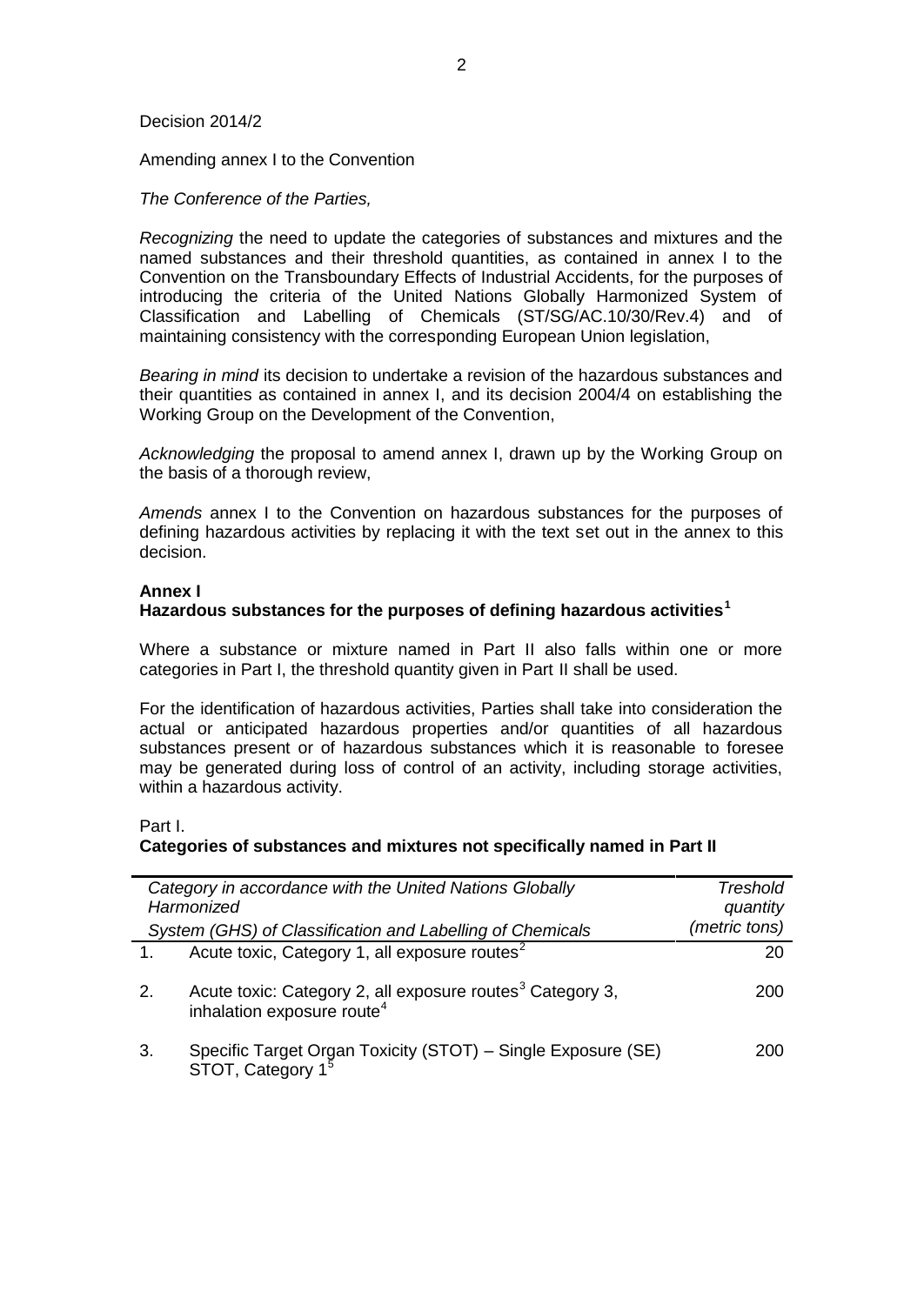|     | 1.5 or 1.6 of chapter 2.1.2. of the GHS criteria or substances or<br>mixtures having explosive properties according to Test series 2<br>of Part I of the United Nations Recomendations on the<br>Transport of Dangerous Goods: Manual of Test and Criteria<br>(Manual of Test and Criteria) and do not belong to the hazard<br>classes Organic peroxides or Self-reactive substances and<br>mixtures <sup>6,7</sup> |                           |
|-----|---------------------------------------------------------------------------------------------------------------------------------------------------------------------------------------------------------------------------------------------------------------------------------------------------------------------------------------------------------------------------------------------------------------------|---------------------------|
|     | Category in accordance with the United Nations Globally                                                                                                                                                                                                                                                                                                                                                             | <b>Treshold</b>           |
|     | Harmonized                                                                                                                                                                                                                                                                                                                                                                                                          | quantity<br>(metric tons) |
| 5.  | System (GHS) of Classification and Labelling of Chemicals<br>Explosives, where the substance, mixture or article falls under<br>division 1.4 of chapter 2.1.2 of the GHS $^{7,8}$                                                                                                                                                                                                                                   | 200                       |
| 6.  | Flammable gases, Category 1 or $2^9$                                                                                                                                                                                                                                                                                                                                                                                | 50                        |
| 7.  | Aerosols, <sup>10</sup> Category 1 or 2, containing flammable gases<br>Category 1 or 2 or flammable liquids Category 1                                                                                                                                                                                                                                                                                              | 500 (net)                 |
| 8.  | Aerosols, <sup>10</sup> Category 1 or 2, not containing flammable gases<br>Category 1 or 2 nor flammable liquids Category 1 <sup>11</sup>                                                                                                                                                                                                                                                                           | 50 000 (net)              |
| 9.  | Oxidizing gases, Category 1 <sup>12</sup>                                                                                                                                                                                                                                                                                                                                                                           | 200                       |
| 10. | Flammable liquids: Flammable liquids, Category 1, or<br>Flammable liquids Category 2 or 3, maintained at a<br>temperature above their boiling point, <sup>13</sup> or Other liquids with a<br>flash point $\leq 60$ °C, maintained at a temperature above their<br>boiling point <sup>14</sup>                                                                                                                      | 50                        |
| 11. | Flammable liquids: Flammable liquids Category 2 or 3 where<br>particular processing conditions, such as high pressure or high<br>temperature, may create industrial accident hazards, <sup>15</sup> or Other<br>liquids with a flash point $\leq 60$ °C where particular processing<br>conditions, such as high pressure or high temperature, may<br>create industrial accident hazards <sup>14</sup>               | 200                       |
| 12. | Flammable liquids, Categories 2 or 3, not covered by 10 and<br>$11^{16}$                                                                                                                                                                                                                                                                                                                                            | 50 000                    |
| 13. | Self-reactive substances and mixtures and organic peroxides:<br>Self-reactive substances and mixtures, Type A or B, or Organic<br>peroxides, Type A or $B^{17}$                                                                                                                                                                                                                                                     | 50                        |
| 14. | Self-reactive substances and mixtures and organic peroxides:<br>Self-reactive substances and mixtures, Type C,D,E or F, or<br>Organic peroxides, Type C, D, E, or $F^{18}$                                                                                                                                                                                                                                          | 200                       |
| 15. | Pyrophoric liquids and solids, Category 1                                                                                                                                                                                                                                                                                                                                                                           | 200                       |
| 16. | Oxidizing liquids and solids, Category 1, 2 or 3                                                                                                                                                                                                                                                                                                                                                                    | 200                       |

50

4. Explosives - unstable explosives or explosives, where the

substance, mixture or article falls under division 1.1, 1.2, 1.3,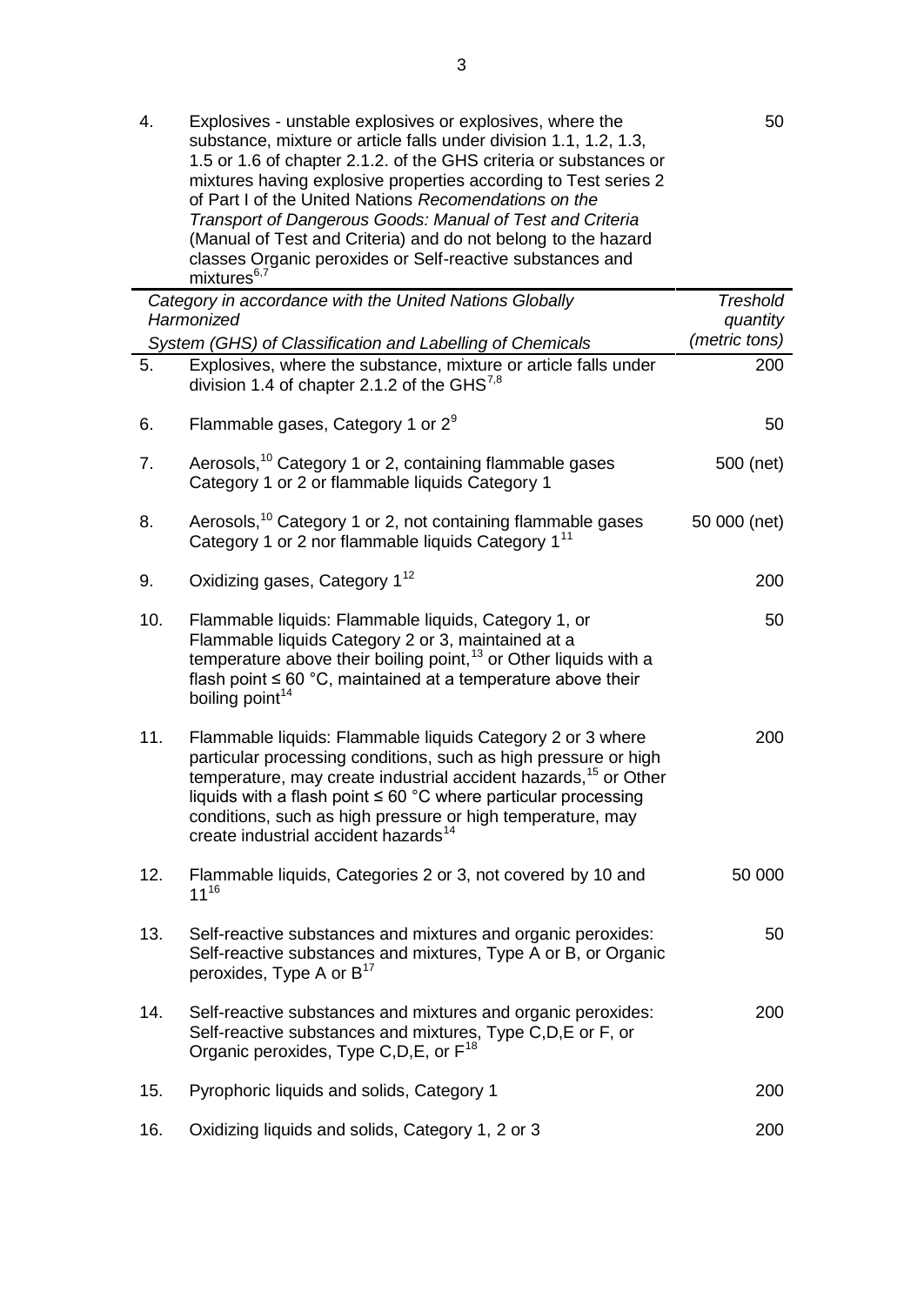| 17.        | Hazardous to the aquatic environment, Category Acute 1 or<br>Chronic $1^{19}$                                                                                                                                                                                                 | 200 |
|------------|-------------------------------------------------------------------------------------------------------------------------------------------------------------------------------------------------------------------------------------------------------------------------------|-----|
| 18.        | Hazardous to the aquatic environment, Category Chronic 2 <sup>20</sup>                                                                                                                                                                                                        | 500 |
| 19.        | Substances and mixtures which react violently with water, such<br>as acetyl chloride, titanium tetrachloride                                                                                                                                                                  | 500 |
| <b>20.</b> | Substances and mixtures which in contact with water emit<br>flammable gases, Category $1^{21}$                                                                                                                                                                                | 500 |
| 21.        | Substances and mixtures which in contact with water liberate<br>toxic gas (substances and mixtures wich in contact with water<br>or damp air evolve gases classified for acute toxicity in<br>category 1,2 or 3, such as aluminium phosphide or<br>phosphorous pentasulphide) | 200 |

# Part II. **Named substances**

|     | Substance                                                                                                                                  | <b>Treshold</b><br>quantity |
|-----|--------------------------------------------------------------------------------------------------------------------------------------------|-----------------------------|
|     |                                                                                                                                            | (metric tons)               |
| 1a. | Ammonium nitrate <sup>22</sup>                                                                                                             | 10 000                      |
| 1b. | Ammonium nitrate <sup>23</sup>                                                                                                             | 5 0 0 0                     |
| 1c. | Ammonium nitrate <sup>24</sup>                                                                                                             | 2 500                       |
| 1d. | Ammonium nitrate <sup>25</sup>                                                                                                             | 50                          |
| 2a. | Potassium nitrate <sup>26</sup>                                                                                                            | 10 000                      |
| 2b. | Potassium nitrate <sup>27</sup>                                                                                                            | 5 0 0 0                     |
| 3.  | Arsenic pentoxide, arsenic (V) acid and/or salts                                                                                           | $\overline{2}$              |
| 4.  | Arsenic trioxide, arsenious (III) acid and/or salts                                                                                        | 0.1                         |
| 5.  | <b>Bromine</b>                                                                                                                             | 100                         |
| 6.  | Chlorine                                                                                                                                   | 25                          |
| 7.  | Nickel compounds in inhalable powder form: nickel monoxide,<br>nickel dioxide, nickel sulphide, trinickel disulphide, dinickel<br>trioxide | 1                           |
| 8.  | Ethyleneimine                                                                                                                              | 20                          |
| 9.  | Fluorine                                                                                                                                   | 20                          |
| 10. | Formaldehyde (concentration $\geq 90$ %)                                                                                                   | 50                          |
| 11. | Hydrogen                                                                                                                                   | 50                          |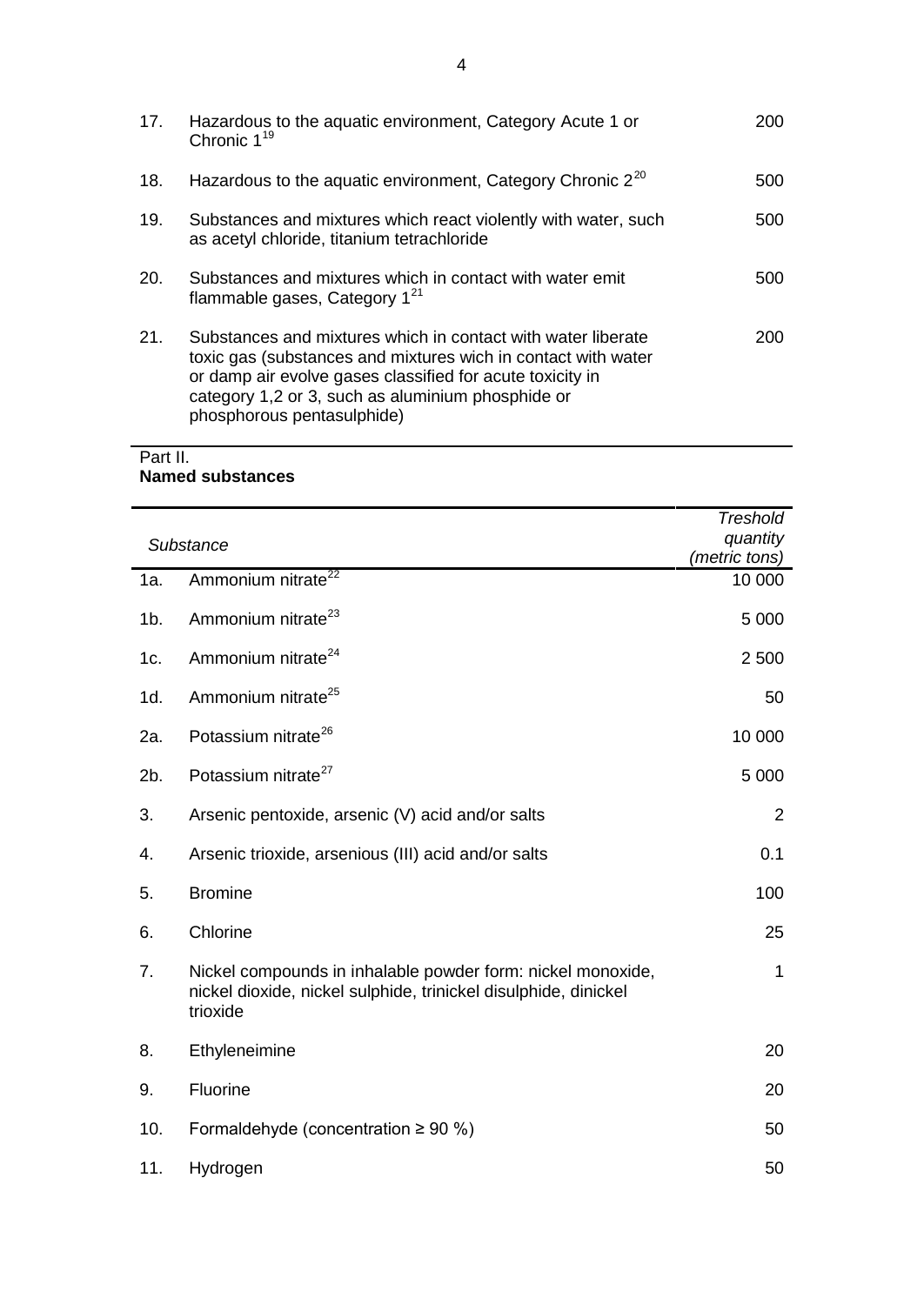| 13.<br>Lead alkyls<br>14.<br>Liquefied flammable gases, Category 1 or 2 (including liquefied<br>petroleum gas) and natural gas <sup>28</sup><br>15.<br>Acetylene<br>16.<br>Ethylene oxide<br>Propylene oxide<br>17.<br>18.<br>Methanol<br>0.01<br>19.<br>4, 4'-Methylene bis (2-chloraniline) and/or salts, in powder form<br>20.<br>Methylisocyanate<br>21.<br>Oxygen | 12. | Hydrogen chloride (liquefied gas) | 250     |
|------------------------------------------------------------------------------------------------------------------------------------------------------------------------------------------------------------------------------------------------------------------------------------------------------------------------------------------------------------------------|-----|-----------------------------------|---------|
|                                                                                                                                                                                                                                                                                                                                                                        |     |                                   | 50      |
|                                                                                                                                                                                                                                                                                                                                                                        |     |                                   | 200     |
|                                                                                                                                                                                                                                                                                                                                                                        |     |                                   | 50      |
|                                                                                                                                                                                                                                                                                                                                                                        |     |                                   | 50      |
|                                                                                                                                                                                                                                                                                                                                                                        |     |                                   | 50      |
|                                                                                                                                                                                                                                                                                                                                                                        |     |                                   | 5 0 0 0 |
|                                                                                                                                                                                                                                                                                                                                                                        |     |                                   |         |
|                                                                                                                                                                                                                                                                                                                                                                        |     |                                   | 0.15    |
|                                                                                                                                                                                                                                                                                                                                                                        |     |                                   | 2 0 0 0 |

|     |                                                                                                                                                                                                                                                                                                                                                                                                                                                                                                                                                              | <b>Treshold</b> |
|-----|--------------------------------------------------------------------------------------------------------------------------------------------------------------------------------------------------------------------------------------------------------------------------------------------------------------------------------------------------------------------------------------------------------------------------------------------------------------------------------------------------------------------------------------------------------------|-----------------|
|     | Substance                                                                                                                                                                                                                                                                                                                                                                                                                                                                                                                                                    | quantity        |
|     |                                                                                                                                                                                                                                                                                                                                                                                                                                                                                                                                                              | (metric tons)   |
| 22. | Toluene diisocyanate (2,4 - Toluene diisocyanate and 2,6 -<br>Toluene diisocyanate                                                                                                                                                                                                                                                                                                                                                                                                                                                                           | 100             |
| 23. | Carbonyl dichloride (phosgene)                                                                                                                                                                                                                                                                                                                                                                                                                                                                                                                               | 0.75            |
| 24. | Arsine (arsenic trihydride)                                                                                                                                                                                                                                                                                                                                                                                                                                                                                                                                  | $\mathbf 1$     |
| 25. | Phosphine (phosphorus trihydride)                                                                                                                                                                                                                                                                                                                                                                                                                                                                                                                            | $\mathbf 1$     |
| 26. | Sulphur dichloride                                                                                                                                                                                                                                                                                                                                                                                                                                                                                                                                           | $\mathbf{1}$    |
| 27. | Sulphur trioxide                                                                                                                                                                                                                                                                                                                                                                                                                                                                                                                                             | 75              |
| 28. | Polychlorodibenzofurans and polychlorodibenzodioxins<br>(including tetrachlorodibenzodioksin (TCDD)), calculated in<br>TCDD equivalent <sup>29</sup>                                                                                                                                                                                                                                                                                                                                                                                                         | 0.001           |
| 29. | The following carcinogens or the mixtures containing the<br>following carcinogens at concentrations above 5 % by weight:<br>4-Aminobiphenyl and/or its salts, Benzotrichloride, Benzidine<br>and/or salts, Bis (chloromethyl) ether, Chloromethyl methyl<br>ether, 1,2-Dibromoethane, Diethyl sulphate, Dimethyl sulphate,<br>Dimethylcarbamoyl chloride, 1,2-Dibromo-3-chloropropane,<br>1,2-Dimethylhydrazine, Dimethylnitrosamine,<br>Hexamethylphosphoric triamide, Hydrazine, 2- Naphthylamine<br>and/or salts, 4-Nitrodiphenyl, and 1,3 Propanesultone | 2               |
| 30. | Petroleum products and alternative fuels: (a) Gasolines and<br>naphthas; (b) Kerosenes (including jet fuels); (c) Gas oils                                                                                                                                                                                                                                                                                                                                                                                                                                   | 25 000          |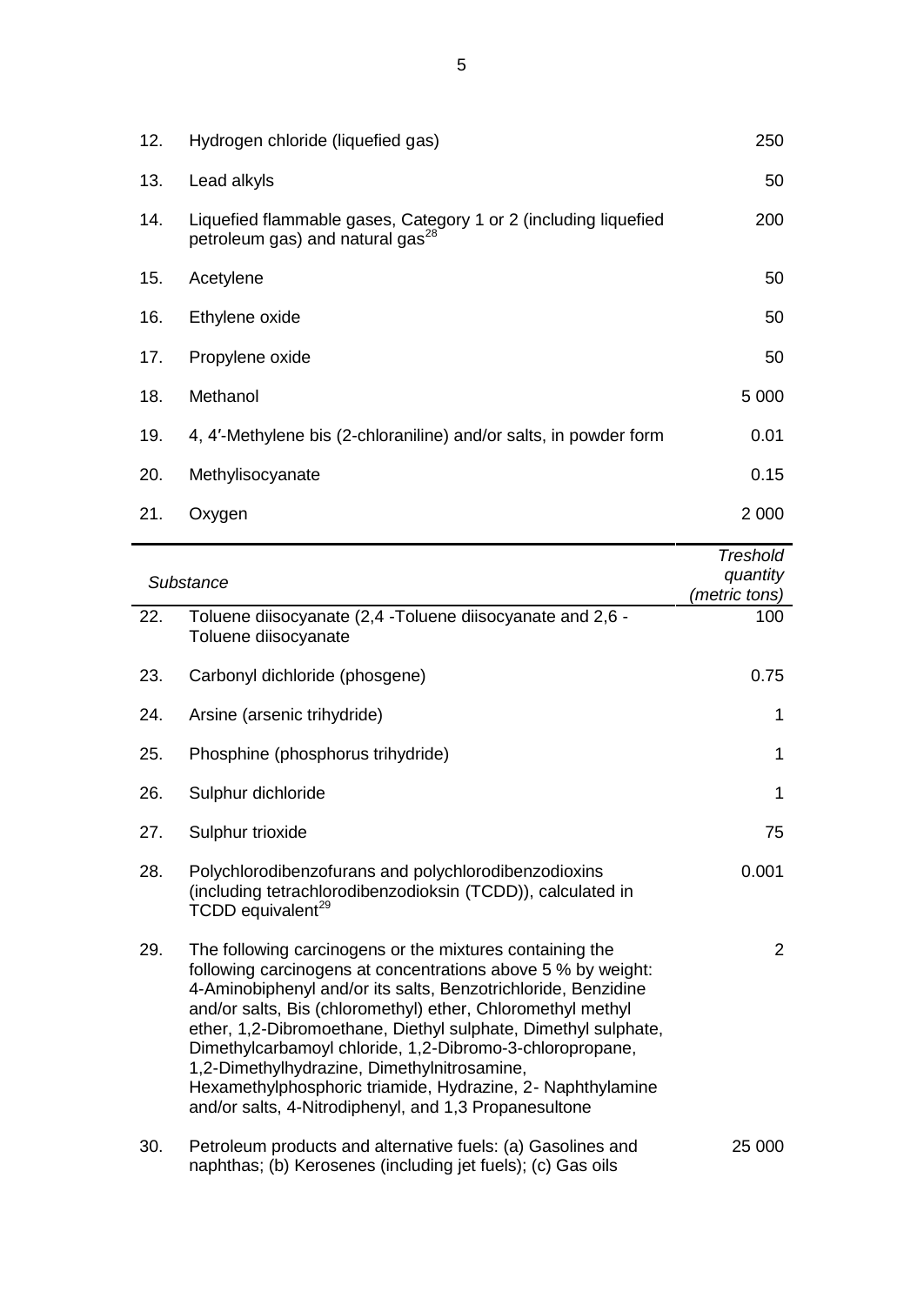(including diesel fuels, home heating oils and gas oil blending streams); (d) Heavy fuel oils; (e) Alternative fuels serving the same purposes and with similar properties as regards flammability and environmental hazards as the products referred to in points (a) to (d)

| 31. | Anhydrous ammonia                                                                                                                                                                                                    | 200   |
|-----|----------------------------------------------------------------------------------------------------------------------------------------------------------------------------------------------------------------------|-------|
| 32. | Boron trifluoride                                                                                                                                                                                                    | 20    |
| 33. | Hydrogen sulphide                                                                                                                                                                                                    | 20    |
| 34. | Piperidine                                                                                                                                                                                                           | 200   |
| 35. | Bis(2-dimethylaminoethyl) (methyl)amin                                                                                                                                                                               | 200   |
| 36. | 3-(2-Ethylhexyloxy)propylamin                                                                                                                                                                                        | 200   |
| 37. | Mixtures of sodium hypochlorite classified as Aquatic Acute<br>Category 1 [H400] containing < than 5 % active chlorine and<br>not classified under any of the other hazard categories in Part<br>1 of annex $I^{30}$ | 500   |
| 38. | Propylamine <sup>31</sup>                                                                                                                                                                                            | 2 000 |

|     | Substance                                                                   | <b>Treshold</b><br>quantity<br>(metric tons) |
|-----|-----------------------------------------------------------------------------|----------------------------------------------|
| 39. | Tert-butyl acrylate <sup>31</sup>                                           | 500                                          |
| 40. | 2-Methyl-3-butenenitrile <sup>31</sup>                                      | 2 0 0 0                                      |
| 41. | Tetrahydro-3,5-dimethyl-1,3,5,-thiadiazine-2-thione (dazomet) <sup>31</sup> | 200                                          |
| 42. | Methyl acrylate <sup>31</sup>                                               | 2 0 0 0                                      |
| 43. | 3-Methylpyridine <sup>31</sup>                                              | 2 0 0 0                                      |
| 44. | 1-Bromo-3-chloropropane <sup>31</sup>                                       | 2 0 0 0                                      |

# *Notes*

<sup>1</sup>Criteria according the United Nations Globally Harmonized System (GHS) of Classification and Labelling of Chemicals (ST/SG/AC.10/30/Rev.4). Parties should use these criteria when classifying substances or mixtures for the purposes of Part I of this annex, unless other legally binding criteria have been adopted in the national legislation. Mixtures shall be treated in the same way as the pure substance, provided they remain within concentration limits set according to their properties in accordance with the GHS unless a percentage composition or other description is specifically given.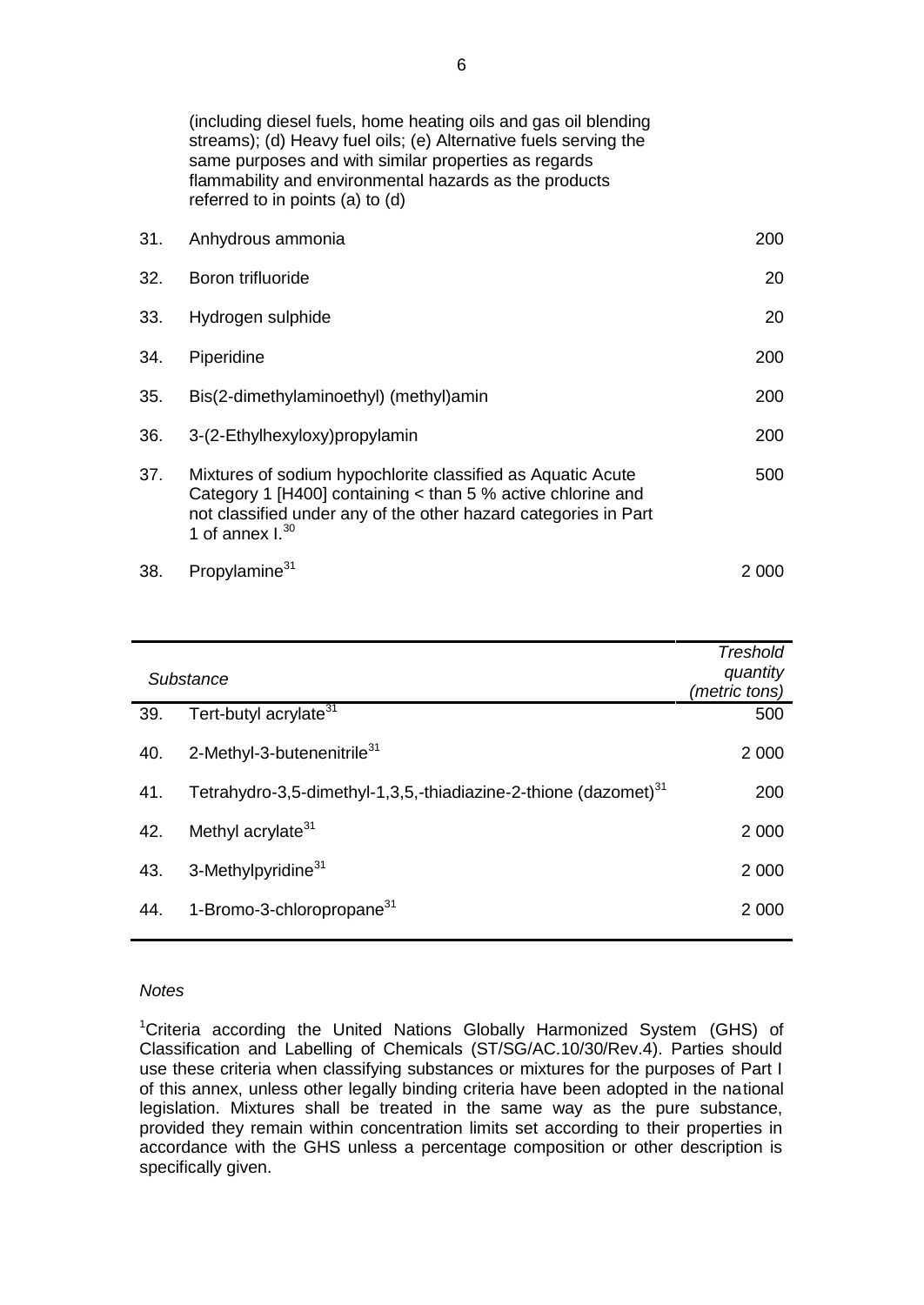$2^2$ According to the criteria in chapters 3.1.2 and 3.1.3 of GHS.

<sup>3</sup> According to the criteria in chapters 3.1.2 and 3.1.3 of GHS.

<sup>4</sup>Substances that fall within acute toxic Category 3 via the oral route shall fall under entry 2 acute toxic in those cases where neither acute inhalation toxicity classification nor acute dermal toxicity classification can be derived, for example due to lack of conclusive inhalation and dermal toxicity data.

<sup>5</sup>Substances that have produced significant toxicity in humans, or that, on the basis of evidence from studies in experimental animals can be presumed to have the potential to produce significant toxicity in humans following single exposure. Further guidance is given in figure 3.8.1. and table 3.8.1 of part 3 of GHS.

<sup>6</sup>Testing for explosive properties of substances and mixtures is only necessary if the screening procedure according to appendix 6, part 3, of the Manual of Tests and Criteria identifies the substance or mixture as potentially having explosive properties.

 $7$ The hazard class Explosives includes explosive articles. If the quantity of the explosive substance or mixture contained in the article is known, that quantity shall be considered for the purposes of this Convention. If the quantity of the explosive substance or mixture contained in the article is not known, then, for the purposes of this Convention, the whole article shall be treated as explosive.

<sup>8</sup>If Explosives of division 1.4 are unpacked or repacked, they shall be assigned to the entry 4 (Explosive), unless the hazard is shown to still correspond to division 1.4, in accordance with GHS.

<sup>9</sup> According to the criteria in chapter 2.2.2 of GHS.

 $10$ <sup>10</sup> Aerosols are classified according to the criteria in chapter 2.3 of GHS and the Manual of Tests and Criteria, Part III, section 31 referred to therein.

 $11$ In order to use this entry, it must be documented that the aerosol dispenser does not contain flammable gas Category 1 or 2 nor flammable liquid Category 1.

 $12$ According to the criteria in chapter 2.4.2 of GHS.

<sup>13</sup> According to the criteria in chapter 2.6.2 of GHS.

<sup>14</sup> Liquids with a flash point of more than  $35^{\circ}$ C may be regarded as non-flammable liquids for some regulatory purposes (e.g., transport) if negative results have been obtained in sustained combustibility test L.2, in part III, section 32 of the Manual of Tests and Criteria. This is, however, not valid under elevated conditions such as high temperature or pressure, and therefore such liquids are included in this entry.

<sup>15</sup>According to the criteria in chapter 2.6.2 of GHS.

<sup>16</sup> According to the criteria in chapter 2.6.2 of GHS.

<sup>17</sup> According to the criteria in chapters 2.8.2 and 2.15.2.2 of GHS.

<sup>18</sup> According to the criteria in chapters 2.8.2 and 2.15.2.2 of GHS.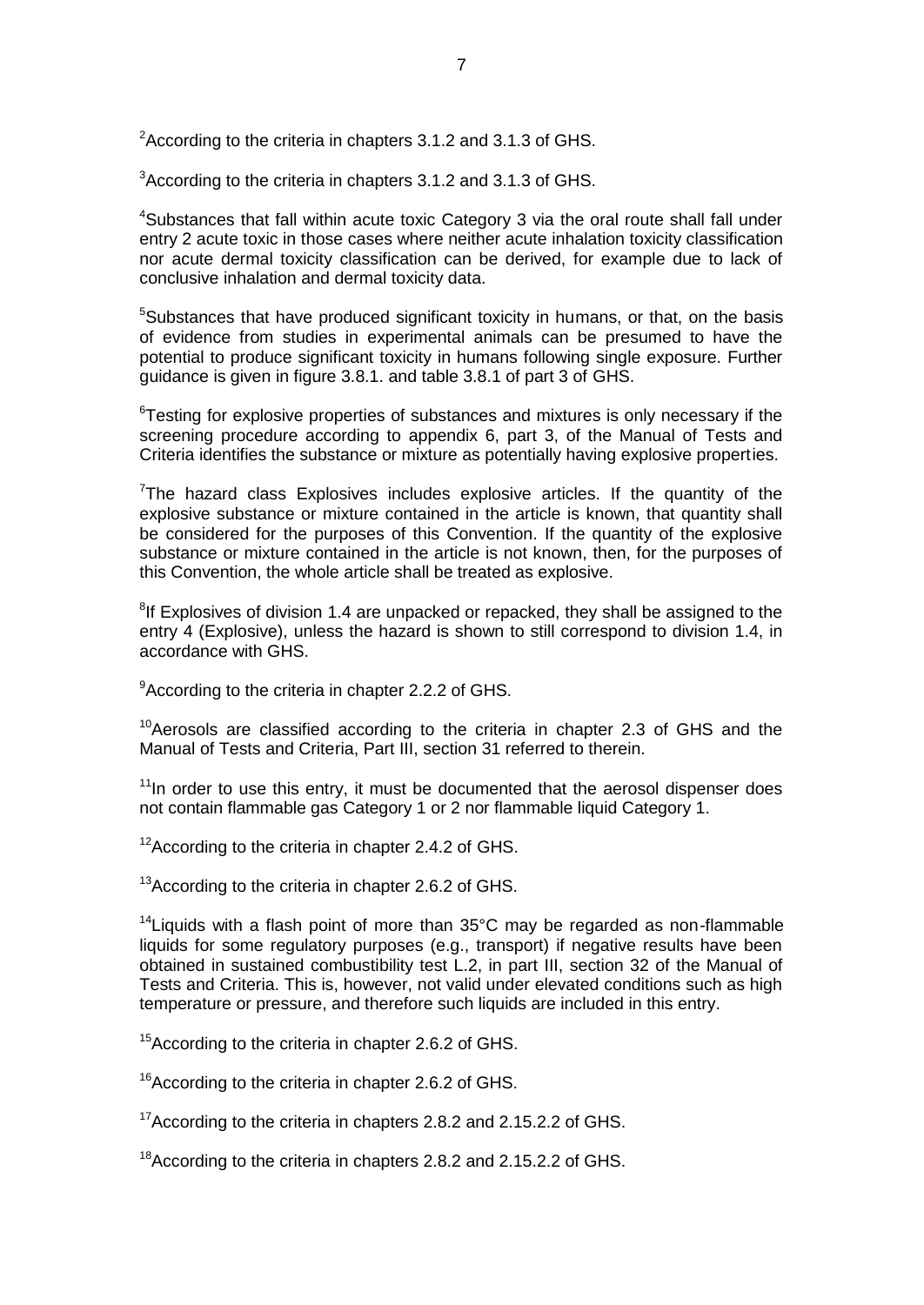<sup>19</sup>According to the criteria in chapter 4.1.2 of GHS.

 $20$ According to the criteria in chapter 4.1.2 of GHS.

 $21$ According to the criteria in chapter 2.12.2 of GHS.

 $22$ Ammonium nitrate (10,000): fertilizers capable of self-sustaining decomposition.

This applies to ammonium nitrate–based compound/composite fertilizers (compound/composite fertilizers containing ammonium nitrate with phosphate and/or potash), which are capable of self-sustaining decomposition according to the Trough Test (see Manual of Tests and Criteria, part III, subsection 38.2), and in which the nitrogen content as a result of ammonium nitrate is:

(a) Between 15.75% and 24.5% by weight (15.75% and 24.5% nitrogen content by weight as a result of ammonium nitrate correspond to 45% and 70% ammonium nitrate, respectively) and which either contain not more than 0.4% total combustible/organic materials or fulfil the requirements of an appropriate test of resistance to detonation (e.g., 4- inch-steel-tube test);

(b) 15.75% by weight or less and unrestricted combustible materials.

<sup>23</sup>Ammonium nitrate (5,000): fertilizer grade.

This applies to straight ammonium nitrate-based fertilizers and to ammonium nitratebased compound/composite fertilizers in which the nitrogen content as a result of ammonium nitrate is:

(a) More than 24.5% by weight, except for mixtures of straight ammonium nitratebased fertilizers with dolomite, limestone and/or calcium carbonate with a purity of at least 90%;

(b) More than 15.75% by weight for mixtures of ammonium nitrate and ammonium sulphate;

(c) More than 28% (28% nitrogen content by weight as a result of ammonium nitrate corresponds to 80% ammonium nitrate) by weight for mixtures of straight ammonium nitrate-based fertilizers with dolomite, limestone and/or calcium carbonate with a purity of at least 90%;

and which fulfil the requirements of an appropriate test of resistance to detonation (e.g., 4-inch-steel-tube test).

 $24$ Ammonium nitrate (2,500): technical grade.

This applies to:

(a) Ammonium nitrate and mixtures of ammonium nitrate in which the nitrogen content as a result of ammonium nitrate is:

(i) Between 24.5% and 28% by weight and which contain not more than 0.4% combustible substances;

(ii) More than 28% by weight, and which contain not more than 0.2% combustible substances;

(b) Aqueous ammonium nitrate solutions in which the concentration of ammonium nitrate is more than 80% by weight.

 $^{25}$ Ammonium nitrate (50): "off-specs" material and fertilizers not fulfilling the requirements of an appropriate test of resistance to detonation (e.g., 4-inch-steeltube test).

This applies to:

(a) Material rejected during the manufacturing process and to ammonium nitrate and mixtures of ammonium nitrate, straight ammonium nitrate-based fertilizers and ammonium nitrate-based compound/composite fertilizers referred to in notes 23 and 24 that are being or have been returned from the final user to a manufacturer,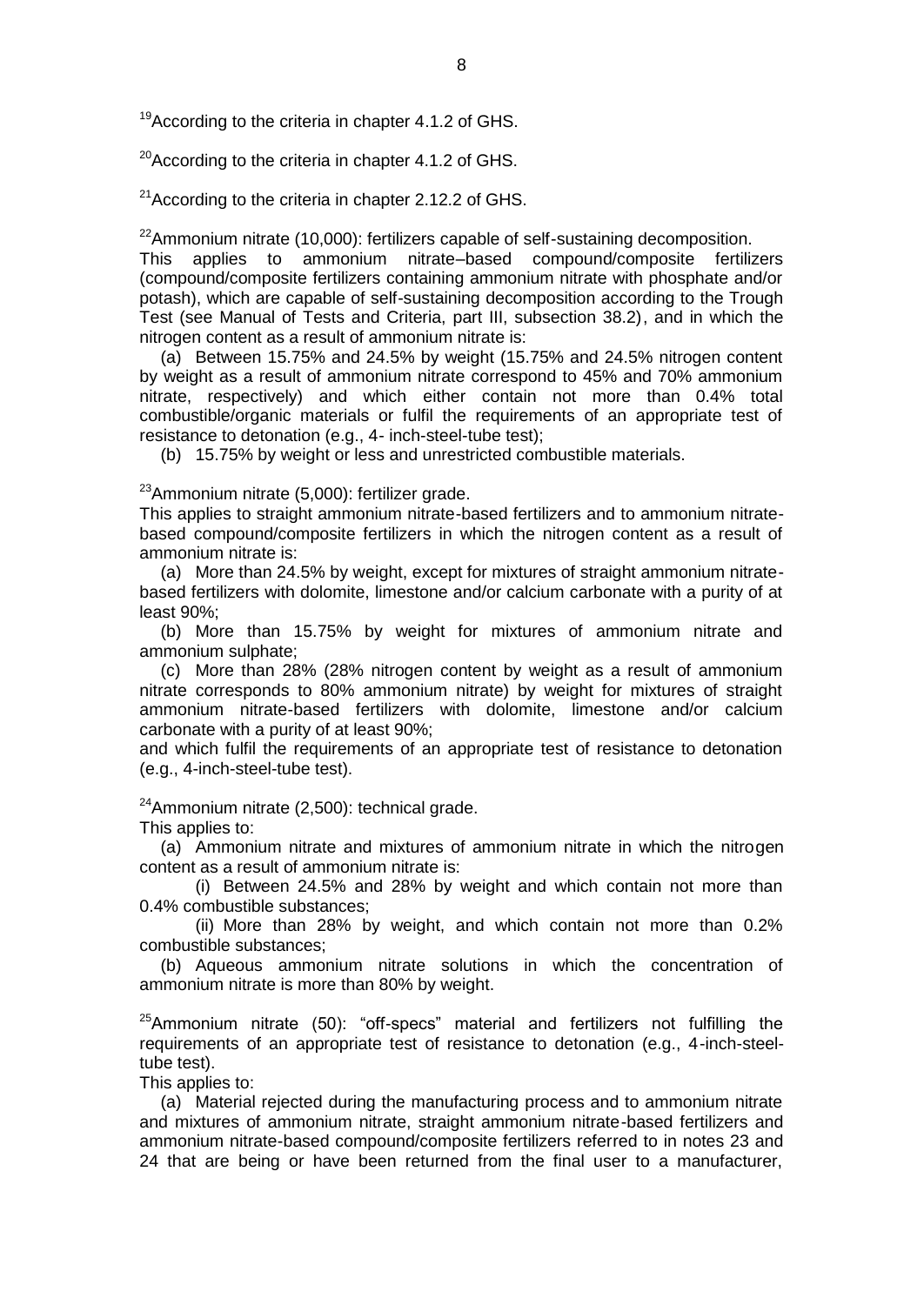temporary storage or reprocessing plant for reworking, recycling or treatment for safe use because they no longer comply with the specifications in notes 23 and 24;

(b) Fertilizers referred to in note 22 (a) and note 23 which do not fulfil the requirements of an appropriate test of resistance to detonation (e.g., 4-inch-steeltube test).

 $26P$ otassium nitrate (10,000): composite potassium nitrate-based fertilizers (in prilled/granular form) which have the same properties as pure potassium nitrate.

 $^{27}$ Potassium nitrate (5,000): composite potassium nitrate-based fertilizers (in crystalline form) which have the same hazardous properties as pure potassium nitrate.

 $^{28}$ Upgraded biogas: for the purpose of the implementation of the Convention, upgraded biogas may be classified under entry 14 of Part 2 of annex I where it has been processed in accordance with applicable standards for purified and upgraded biogas ensuring a quality equivalent to that of natural gas, including the content of methane, and which has a maximum of 1% oxygen.

 $^{29}$ Polychlorodibenzofurans and polychlorodibenzodioxins. The quantities of polychlorodibenzofurans and polychlorodibenzodioxins are calculated using the following World Health Organization (WHO) human and mammalian toxic equivalency factors (TEF) for dioxins and dioxin-like compounds as reevaluated in 2005:

| <b>Dioxins</b>      | <b>TEF</b> | Furans              | <b>TEF</b> |
|---------------------|------------|---------------------|------------|
| 2,3,7,8-TCDD        |            | 2,3,7,8-TCDF        | 0.1        |
| 1,2,3,7,8-PeCDD     |            | 2,3,4,7,8-PeCDF     | 0.3        |
| 1,2,3,4,7,8-HxCDD   | 0.1        | 1,2,3,7,8-PeCDF     | 0.03       |
| 1,2,3,6,7,8-HxCDD   | 0.1        | 1,2,3,4,7,8-HxCDF   | 0.1        |
| 1,2,3,7,8,9-HxCDD   | 0.1        | 1,2,3,7,8,9-HxCDF   | 0.1        |
| 1,2,3,4,6,7,8-HpCDD | 0.01       | 2,3,4,6,7,8-HxCDF   | 0.1        |
| <b>OCDD</b>         | 0.0003     | 1,2,3,7,8,9-HxCDF   | 0.1        |
|                     |            | 1,2,3,4,6,7,8-HpCDF | 0.01       |
|                     |            | 1,2,3,4,7,8,9-HpCDF | 0.01       |
|                     |            | <b>OCDF</b>         | 0.0003     |

#### **WHO 2005 TEF**

*Abbreviations*: Hx = hexa, Hp = hepta, O = octa, Pe = penta, T = tetra.

*Reference*: Martin Van den Berg and others, "The 2005 World Health Organization Reevaluation of Human and Mammalian Toxic Equivalency Factors for Dioxins and Dioxin-like Compounds", *Toxicological Sciences*, vol. 93, No. 2 (October 2006), pp. 223–241.

 $30$ Provided that the mixture in the absence of sodium hypochlorite would not be classified as aquatic acute, Category 1.

 $31$ In cases where this dangerous substance falls within the category 10 flammable liquids or category 11 flammable liquids, for the purposes of the Convention the lowest qualifying quantities shall apply.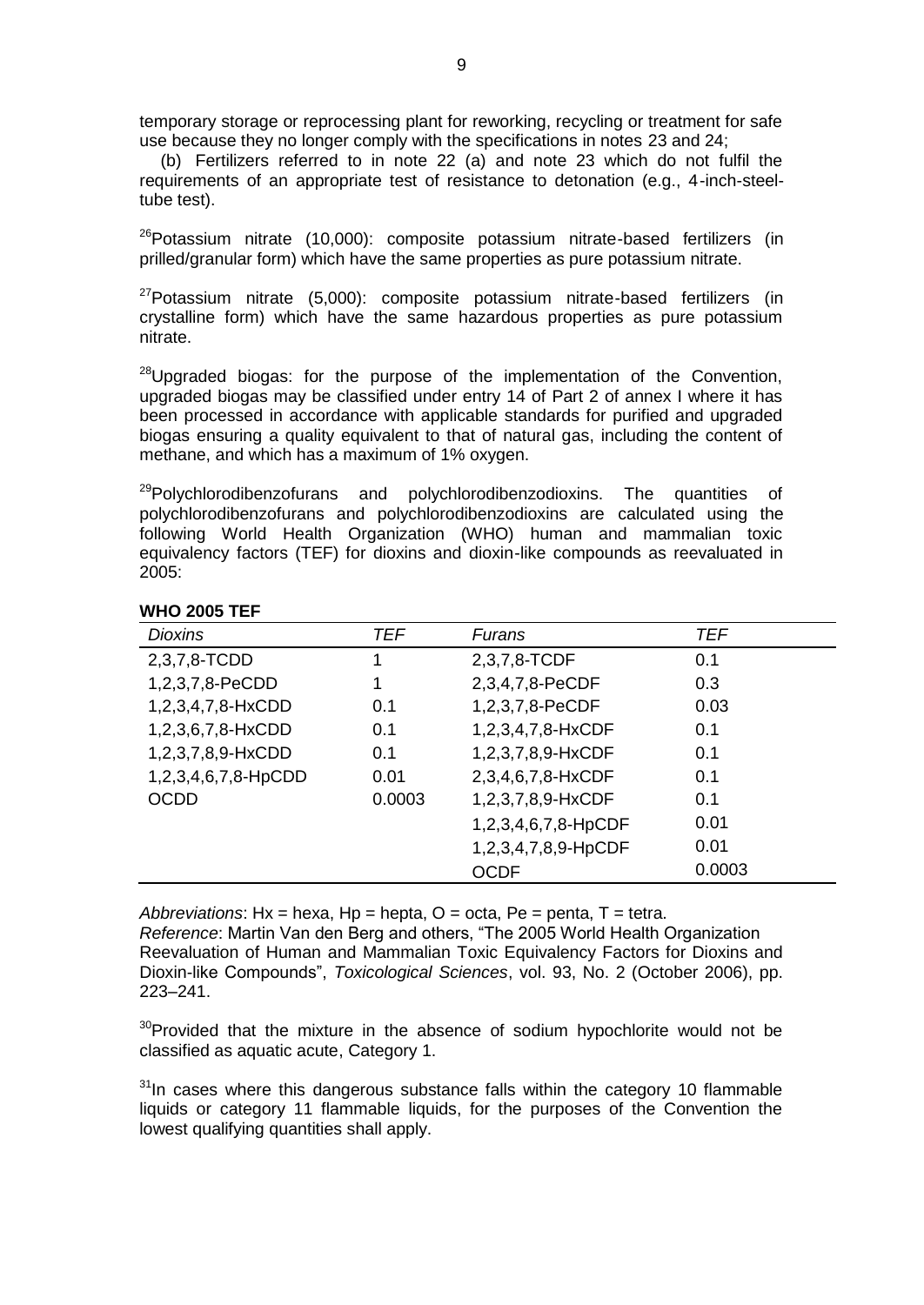#### Odluka 2014/2 O izmeni aneksa I konvencije

#### *Konferencija Strana,*

*Prepoznajući* potrebu da se ažuriraju kategorije supstanci i smeša i navedene supstance i njihove granične količine, kako je sadržano u aneksu I Konvencije o prekograničnim efektima industrijskih udesa, u cilju uvođenja kriterijuma Globalno harmonizovanog sistema klasifikacije i obeležavanja hemikalija Ujedinjenih nacija (ST/SG/AC.10/30/Rev.4) i održavanja doslednosti sa odgovarajućim zakonodavstvom Evropske unije,

*Imajući u vidu* svoju odluku da se izvrši revizija opasnih supstanci i njihovih količina iz aneksa I, i svoju odluku 2004/4 o uspostavljanju Radne grupe za razvoj konvencije,

*Uvažavajući* predlog da se izmeni aneks I, koji je izradila radna grupa na osnovu detaljnog razmatranja,

Menja aneks I konvencije o opasnim supstancama za potrebe definisanja opasnih aktivnosti zamenjujući je tekstom navedenim u aneksu ove odluke.

#### **Aneks I**

#### **Opasne supstance za potrebe definisanja opasnih aktivnosti<sup>1</sup>**

Kada supstanca ili smeša navedena u Delu II takođe spada u jednu ili više kategorija iz Dela I, koristi se granična količina data u Delu II.

Za identifikaciju opasnih aktivnosti, Strane će uzeti u obzir stvarna ili očekivana opasna svojstva i/ili količine svih prisutnih opasnih supstanci ili opasnih supstanci za koje je razumno predvideti da mogu nastati tokom gubitka kontrole aktivnosti, uključujući aktivnosti skladištenja, u okviru opasne aktivnosti.

#### Deo I **Kategorije supstanci i smeša koje nisu posebno navedene i Delu II**

|                | Kategorije u skladu sa Globalno harmonizovanim sistemom<br>klasifikacije i obeležavanja hemikalija Ujedinjenih nacija (GHS) | Granične<br>količine (u<br>tonama) |
|----------------|-----------------------------------------------------------------------------------------------------------------------------|------------------------------------|
| $\mathbf{1}$ . | Akutna toksičnost, kategorija 1, svi putevi izlaganja <sup>2</sup>                                                          | 20                                 |
| 2.             | Akutna toksičnost: Kategorija 2, svi putevi izlaganja <sup>3</sup> Kategorija<br>3, inhalaciono <sup>4</sup>                | 200                                |
| 3.             | Specifična toksičnost za ciljni organizam (STOT) – jednokratna izloženost (SE) STOT, kategorija 1 <sup>5</sup>              | 200                                |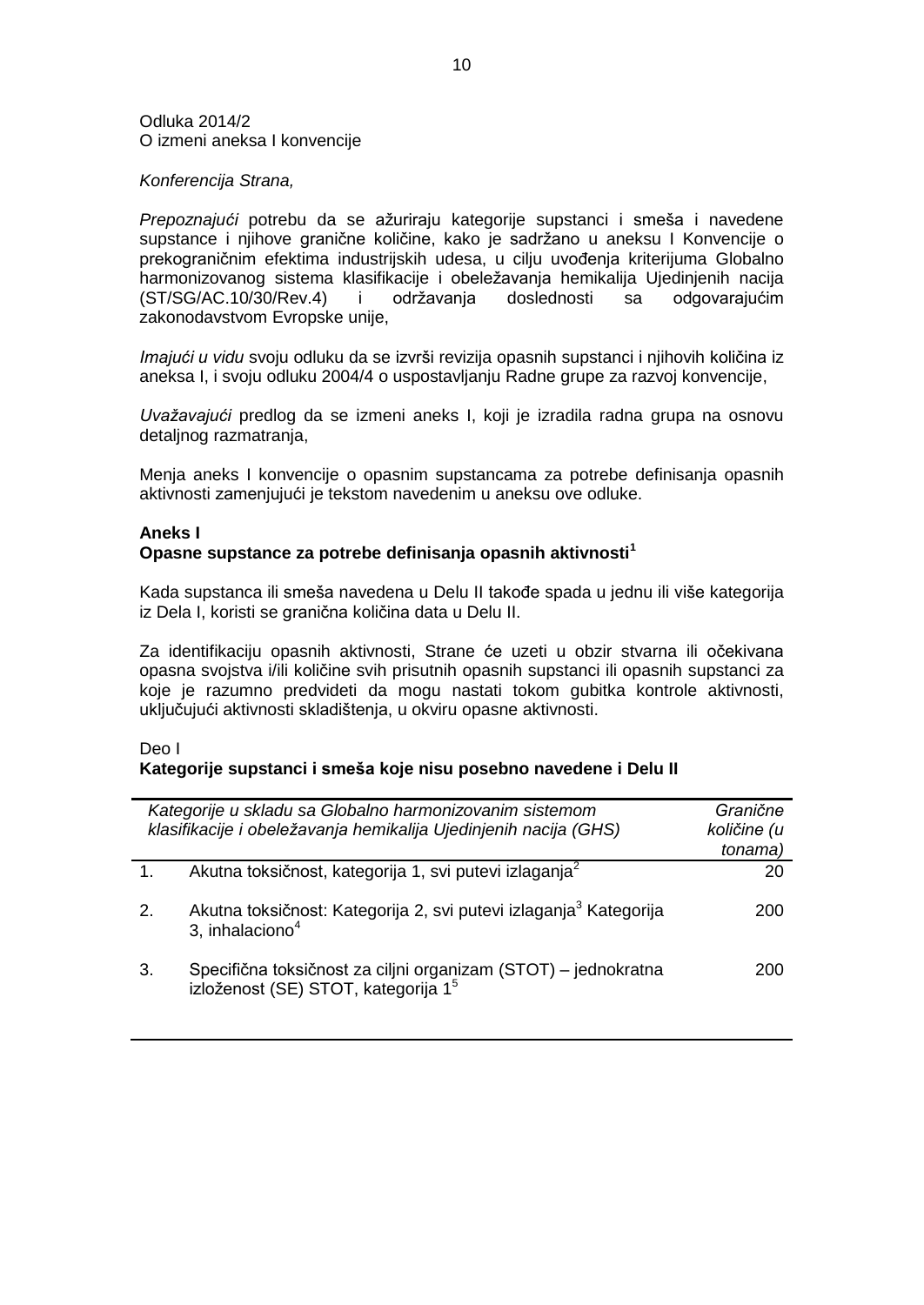|                  | Kategorije u skladu sa Globalno harmonizovanim sistemom<br>klasifikacije i obeležavanja hemikalija Ujedinjenih nacija (GHS)                                                                                                                                                                                                                                                                                                                                                                                                                            | Granične<br>količine (u<br>tonama) |
|------------------|--------------------------------------------------------------------------------------------------------------------------------------------------------------------------------------------------------------------------------------------------------------------------------------------------------------------------------------------------------------------------------------------------------------------------------------------------------------------------------------------------------------------------------------------------------|------------------------------------|
| $\overline{4}$ . | Eksplozivi - nestabilni eksplozivi ili eksplozivi, gde supstanca,<br>smeša ili proizvod pripadaju podklasi 1.1, 1.2, 1.3, 1.5 ili 1.6 iz<br>poglavlja 2.1.2. GHS kriterijuma ili supstance ili smeše koje<br>imaju eksplozivna svojstva prema Testu serije 2 Dela I<br>Preporuka Ujedinjenih nacija o transportu opasnog tereta:<br>Priručnik o metodama ispitivanja i kriterijumima (Priručnik o<br>metodama ispitivanja i kriterijumima) i koje ne pripadaju klasi<br>opasnosti organski peroksidi ili samoreaktivne supstance ili<br>smeše $^{6,7}$ | 50                                 |
| 5.               | Eksplozivi, gde supstanca, smeša ili proizvod pripadaju<br>podklasi 1.4 iz poglavlja 2.1.2 GHS <sup>7,8</sup>                                                                                                                                                                                                                                                                                                                                                                                                                                          | 200                                |
| 6.               | Zapaljivi gasovi, kategorija 1 ili 2 <sup>9</sup>                                                                                                                                                                                                                                                                                                                                                                                                                                                                                                      | 50                                 |
| 7.               | Aerosoli, <sup>10</sup> kategorije 1 ili 2, koji sadrže zapaljive gasove<br>kategorije 1 ili 2 ili zapaljive tečnosti kategorije 1                                                                                                                                                                                                                                                                                                                                                                                                                     | 500 (neto)                         |
| 8.               | Aerosoli, <sup>10</sup> kategorije 1 ili 2, koji ne sadrže zapaljive gasove<br>kategorije 1 ili 2 niti zapaljive tečnosti kategorije 1 <sup>11</sup>                                                                                                                                                                                                                                                                                                                                                                                                   | 50 000 (neto)                      |
| 9.               | Oksidujući gasovi, kategorija 1 <sup>12</sup>                                                                                                                                                                                                                                                                                                                                                                                                                                                                                                          | 200                                |
| 10.              | Zapaljive tečnosti: Zapaljive tečnosti, kategorija 1, ili Zapaljive<br>tečnosti kategorija 2 ili 3, koje se održavaju na temperaturi<br>većoj od njihove tačke ključanja <sup>13</sup> , ili druge tečnosti čija je tačka<br>paljenja ≤ 60 °C, koje se održavaju na temperaturi većoj od<br>njihove tačke ključanja 14                                                                                                                                                                                                                                 | 50                                 |
| 11.              | Zapaljive tečnosti: Zapaljive tečnosti kategorije 2 ili 3 kod kojih<br>posebni uslovi procesa, kao što su visok pritisak ili visoka<br>temepratura, mogu stvoriti opasnosti od industrijskog udesa <sup>15</sup> ,<br>ili druge tečnosti sa tačkom paljenja ≤ 60 °C kod kojih posebni<br>uslovi procesa, kao što su visok pritisak ili visoka temepratura,<br>mogu stvoriti opasnosti od industrijskog udesa <sup>14</sup>                                                                                                                             | 200                                |
| 12.              | Zapaljive tečnosti, kategorije 2 ili 3, koje nisu obuhvaćene pod<br>10. i 11. <sup>16</sup>                                                                                                                                                                                                                                                                                                                                                                                                                                                            | 50 000                             |
| 13.              | Samoreaktivne supstance i smeše i organski peroksidi:<br>Samoreaktivne supstance i smeše, tip A ili B, ili Organski<br>peroksidi, tip A ili B <sup>17</sup>                                                                                                                                                                                                                                                                                                                                                                                            | 50                                 |
| 14.              | Samoreaktivne supstance i smeše i organski peroksidi:<br>Samoreaktivne supstance i smeše, tip C,D,E ili F, ili Organski<br>peroksidi, tip C, D, E ili F <sup>18</sup>                                                                                                                                                                                                                                                                                                                                                                                  | 200                                |
| 15.              | Samozapaljive tečnosti i čvrste supstance, kategorija 1                                                                                                                                                                                                                                                                                                                                                                                                                                                                                                | 200                                |
| 16.              | Oksidujuće tečnosti i čvrste supstance, kategorije 1, 2 ili 3                                                                                                                                                                                                                                                                                                                                                                                                                                                                                          | 200                                |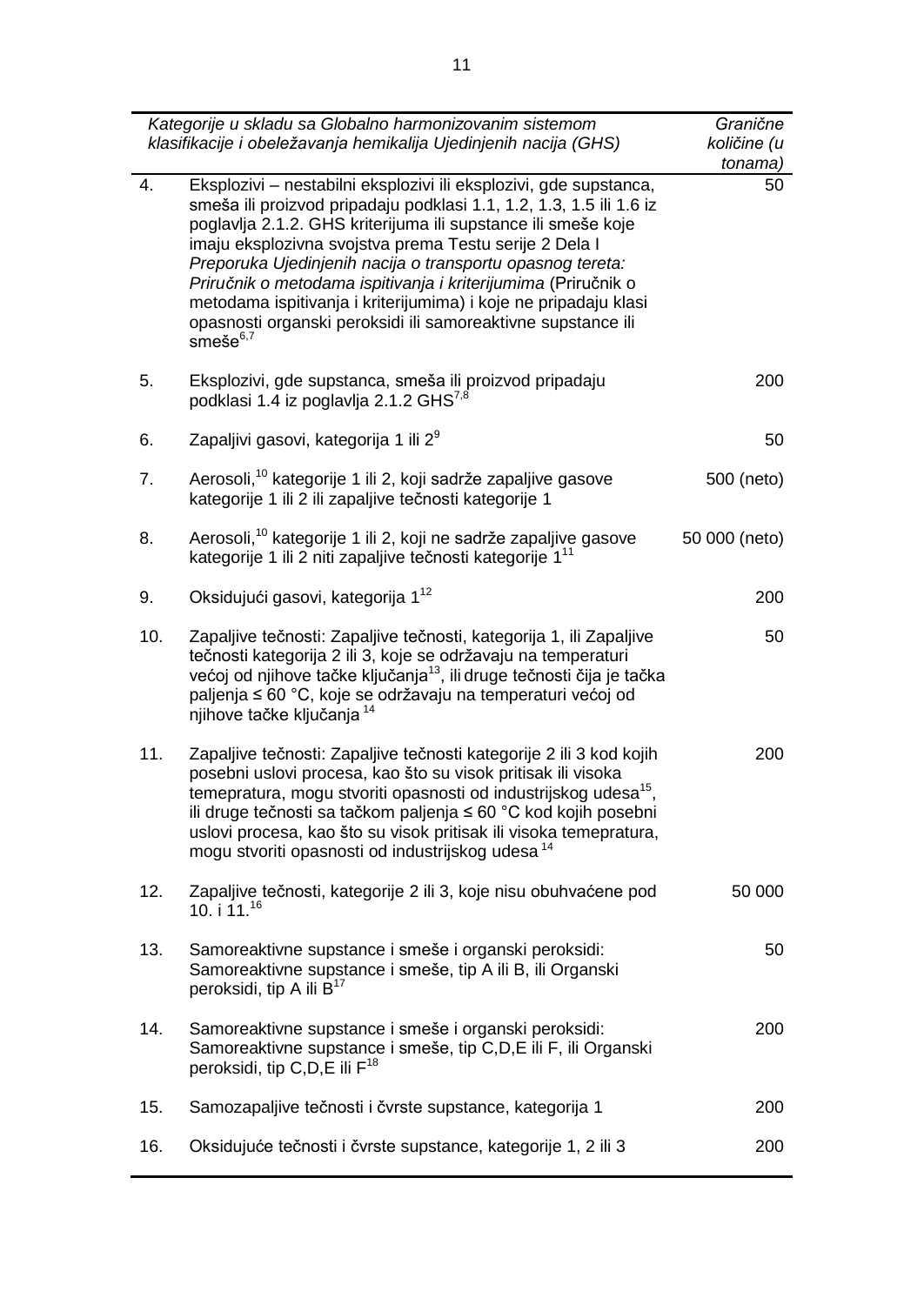|     | Kategorije u skladu sa Globalno harmonizovanim sistemom<br>klasifikacije i obeležavanja hemikalija Ujedinjenih nacija (GHS)                                                                                                                                                              | Granične<br>količine (u<br>tonama) |
|-----|------------------------------------------------------------------------------------------------------------------------------------------------------------------------------------------------------------------------------------------------------------------------------------------|------------------------------------|
| 17. | Opasnost po vodenu životnu sredinu, kategorija Akutno 1 ili<br>Hronično 1 <sup>19</sup>                                                                                                                                                                                                  | 200                                |
| 18. | Opasnost po vodenu životnu sredinu, kategorija Hronično 2 <sup>20</sup>                                                                                                                                                                                                                  | 500                                |
| 19. | Supstance ili smeše koje burno reaguju sa vodom, kao što su<br>acetil hlorid, titanijum tetrahlorid                                                                                                                                                                                      | 500                                |
| 20. | Supstance i smeše koje u kontaktu sa vodom oslobađaju<br>zapaljive gasove, kategorija 1 <sup>21</sup>                                                                                                                                                                                    | 500                                |
| 21. | Supstance i smeše koje u kontaktu sa vodom oslobađaju<br>toksičan gas (supstance i smeše koje u kontaktu sa vodom ili<br>vlažnim vazduhom oslobađaju gasove koji su klasifikovani kao<br>akutno toksični, kategorija 1, 2 ili 3, kao što su aluminijum<br>fosfid ili fosfor pentasulfid) | 200                                |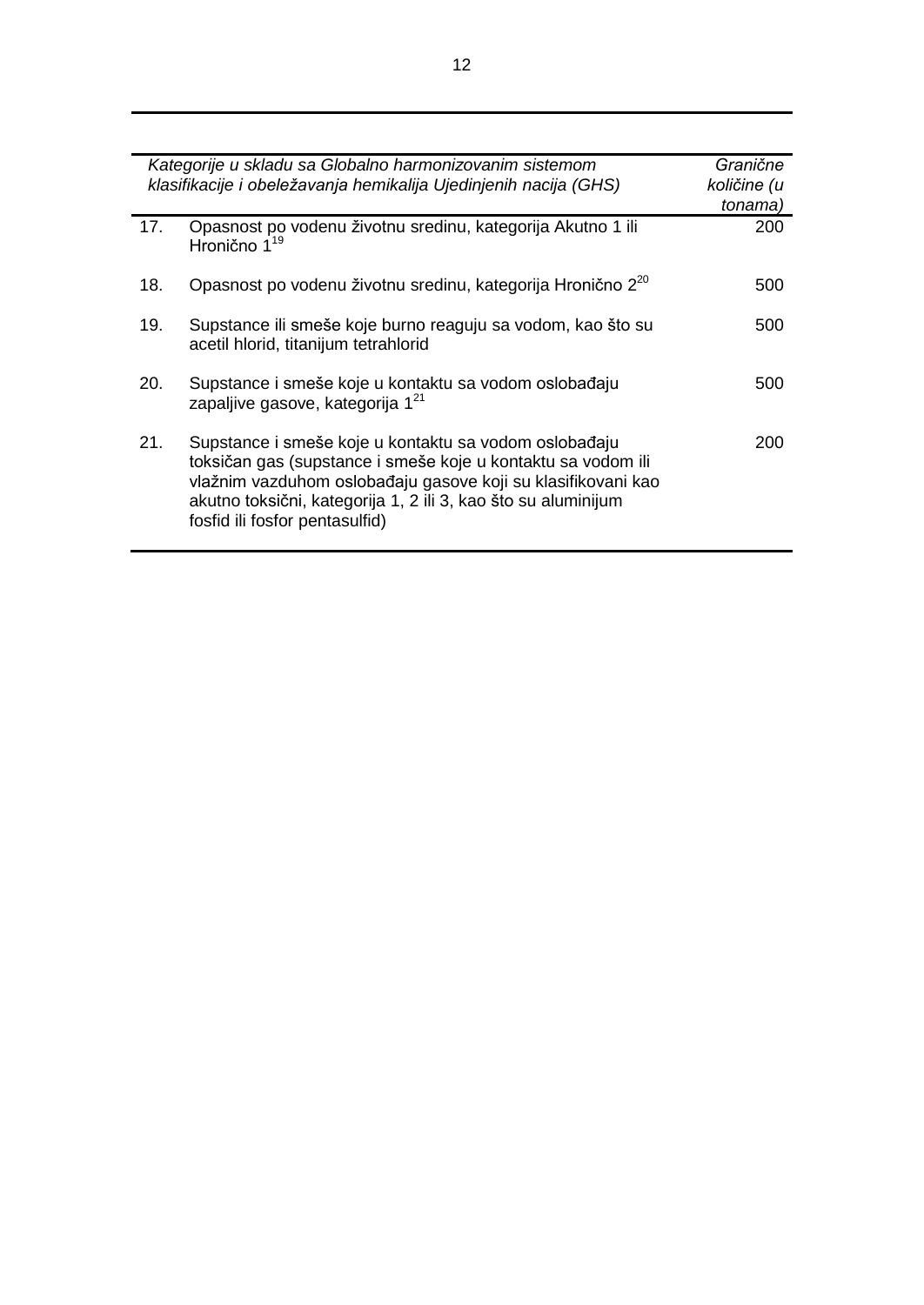# Deo II **Imenovane supstance**

|        |                                                                                                                                       | Granična               |
|--------|---------------------------------------------------------------------------------------------------------------------------------------|------------------------|
|        | Supstanca                                                                                                                             | količina<br>(u tonama) |
| 1a.    | Amonijum nitrat <sup>22</sup>                                                                                                         | 10 000                 |
| $1b$ . | Amonijum nitrat <sup>23</sup>                                                                                                         | 5 0 0 0                |
| 1c.    | Amonijum nitrat <sup>24</sup>                                                                                                         | 2 500                  |
| 1d.    | Amonijum nitrat <sup>25</sup>                                                                                                         | 50                     |
| 2a.    | Kalijum nitrat <sup>26</sup>                                                                                                          | 10 000                 |
| 2b.    | Kalijum nitrat <sup>27</sup>                                                                                                          | 5 0 0 0                |
| 3.     | Arsen pentoksid, arsenatna (V) kiselina i/ili njene soli                                                                              | $\overline{2}$         |
| 4.     | Arsen trioksid, arsenitna (III) kiselina i/ili njene soli                                                                             | 0.1                    |
| 5.     | <b>Brom</b>                                                                                                                           | 100                    |
| 6.     | Hlor                                                                                                                                  | 25                     |
| 7.     | Jedinjenja nikla u obliku praha koja se mogu udahnuti: nikl<br>monoksid, nikl dioksid, nikl sulfid, trinikl disulfid, dinikl trioksid | $\mathbf 1$            |
| 8.     | Etilenimin                                                                                                                            | 20                     |
| 9.     | Fluor                                                                                                                                 | 20                     |
| 10.    | Formaldehid (koncentracija $\geq 90$ %)                                                                                               | 50                     |
| 11.    | Vodonik                                                                                                                               | 50                     |
| 12.    | Hlorovodonik (gas u tečnom stanju)                                                                                                    | 250                    |
| 13.    | Alkili olova                                                                                                                          | 50                     |
| 14.    | Tečni zapaljivi gasovi, kategorija 1 ili 2 (uključujući tečni naftni<br>gas) i prirodni gas <sup>28</sup>                             | 200                    |
| 15.    | Acetilen                                                                                                                              | 50                     |
| 16.    | Etilen oksid                                                                                                                          | 50                     |
| 17.    | Propilen oksid                                                                                                                        | 50                     |
| 18.    | Metanol                                                                                                                               | 5 0 0 0                |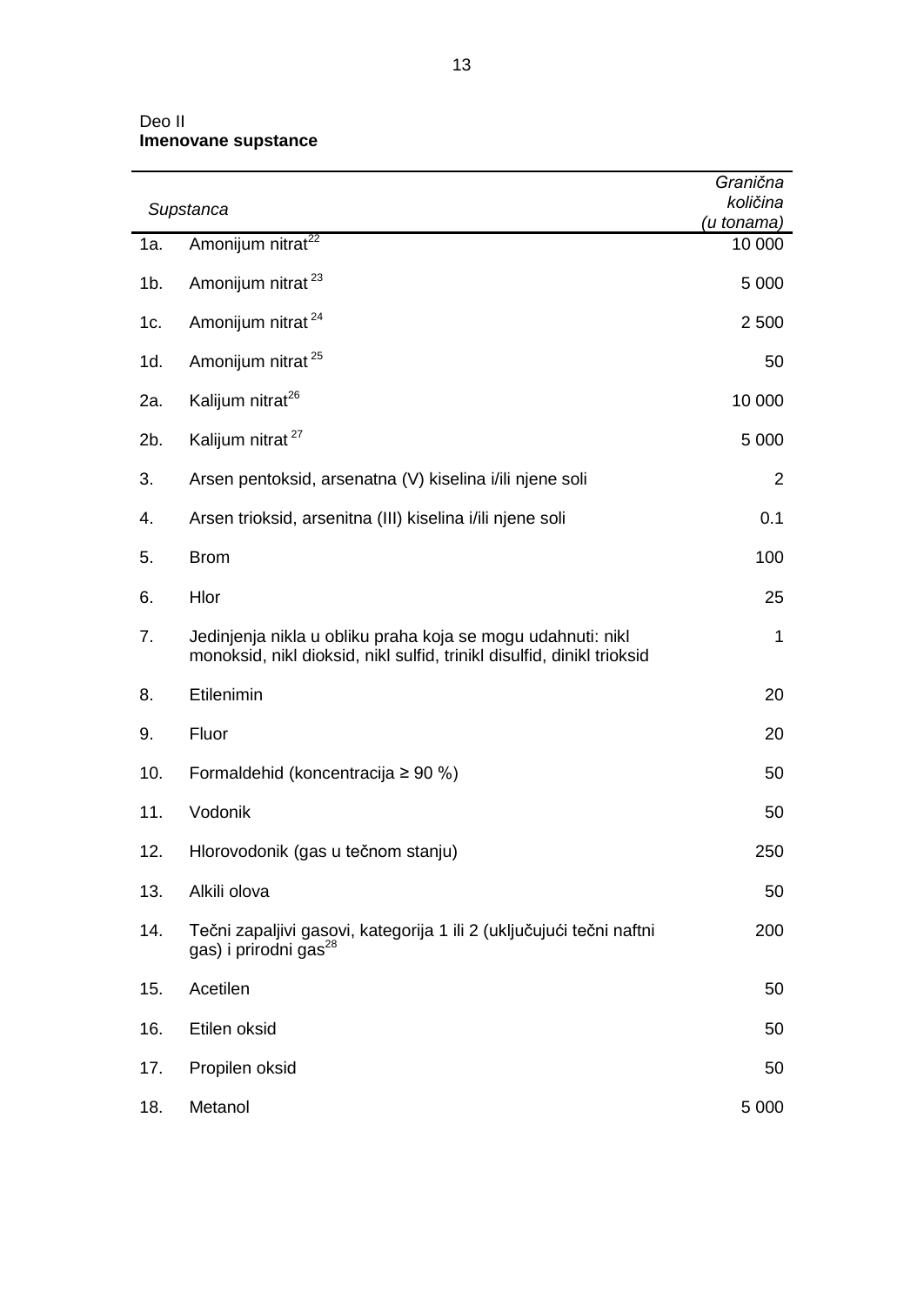| 19.       | 4, 4'-metilen bis-(2-hloranilin) i/ili njegove soli, u obliku praha                                                                                                                                                                                                                                                                                                                                                                                                                           | 0.01                               |
|-----------|-----------------------------------------------------------------------------------------------------------------------------------------------------------------------------------------------------------------------------------------------------------------------------------------------------------------------------------------------------------------------------------------------------------------------------------------------------------------------------------------------|------------------------------------|
| 20.       | Metil izocijanat                                                                                                                                                                                                                                                                                                                                                                                                                                                                              | 0.15                               |
| 21.       | Kiseonik                                                                                                                                                                                                                                                                                                                                                                                                                                                                                      | 2 0 0 0                            |
| Supstanca |                                                                                                                                                                                                                                                                                                                                                                                                                                                                                               | Granična<br>količina<br>(u tonama) |
| 22.       | Toluen diizocijanat (2,4-toluen diizocijanat i 2,6-toluen<br>diizocijanat)                                                                                                                                                                                                                                                                                                                                                                                                                    | 100                                |
| 23.       | Karbonil dihlorid (fozgen)                                                                                                                                                                                                                                                                                                                                                                                                                                                                    | 0.75                               |
| 24.       | Arsin (arsen trihidrid)                                                                                                                                                                                                                                                                                                                                                                                                                                                                       | 1                                  |
| 25.       | Fosfin (fosfor trihidrid)                                                                                                                                                                                                                                                                                                                                                                                                                                                                     | 1                                  |
| 26.       | Sumpor dihlorid                                                                                                                                                                                                                                                                                                                                                                                                                                                                               | 1                                  |
| 27.       | Sumpor trioksid                                                                                                                                                                                                                                                                                                                                                                                                                                                                               | 75                                 |
| 28.       | Polihlorovani dibenzofurani i polihlorovani dibenzodioksini<br>(uključujući tetrahlordibenzodioksin (TCDD)), preračunati kao<br>ekvivalent TCDD <sup>29</sup>                                                                                                                                                                                                                                                                                                                                 | 0.001                              |
| 29.       | Sledeći karcinogeni ili smeše koje sadrže sledeće karcinogene<br>u koncentracijama iznad 5 % masenih: 4-Aminobifenil i/ili<br>njegove soli, Benzotrihlorid, Benzidin i/ili njegove soli, Bis<br>(hlormetil) etar, Hlormetil metil etar, 1,2-Dibrometan, Dietil<br>sulfat, Dimetil sulfat, Dimetilkarbamoil hlorid, 1,2-Dibrom-3-<br>hlorpropan, 1,2-Dimetilhidrazin, Dimetilnitrozamin, Heksametil<br>fosfortriamid, Hidrazin, 2-Naftilamin i/ili soli, 4-Nitrodifenil i 1,3-<br>Propansulton | $\overline{2}$                     |
| 30.       | Proizvodi od nafte i alternativna goriva:<br>a) benzini i primarni benzini b) kerozini (uključujući goriva za<br>mlazne avione)<br>b) gasna ulja (uključujući dizel gorivo, lož ulja za domaćinstva i<br>mešavine gasnih ulja)<br>g) teška lož ulja;<br>d) alternativna goriva koja služe za iste namene i sa sličnim<br>svojstvima u pogledu zapaljivosti i opasnosti po životnu sredinu<br>kao i proizvodi iz tačaka a) do g)                                                               | 25 000                             |
| 31.       | Amonijak, bezvodni                                                                                                                                                                                                                                                                                                                                                                                                                                                                            | 200                                |
| 32.       | Bor trifluorid                                                                                                                                                                                                                                                                                                                                                                                                                                                                                | 20                                 |
| 33.       | Vodonik sulfid                                                                                                                                                                                                                                                                                                                                                                                                                                                                                | 20                                 |
| 34.       | Piperidin                                                                                                                                                                                                                                                                                                                                                                                                                                                                                     | 200                                |
| 35.       | Bis (2-dimetilaminoetil) (metil) amin                                                                                                                                                                                                                                                                                                                                                                                                                                                         | 200                                |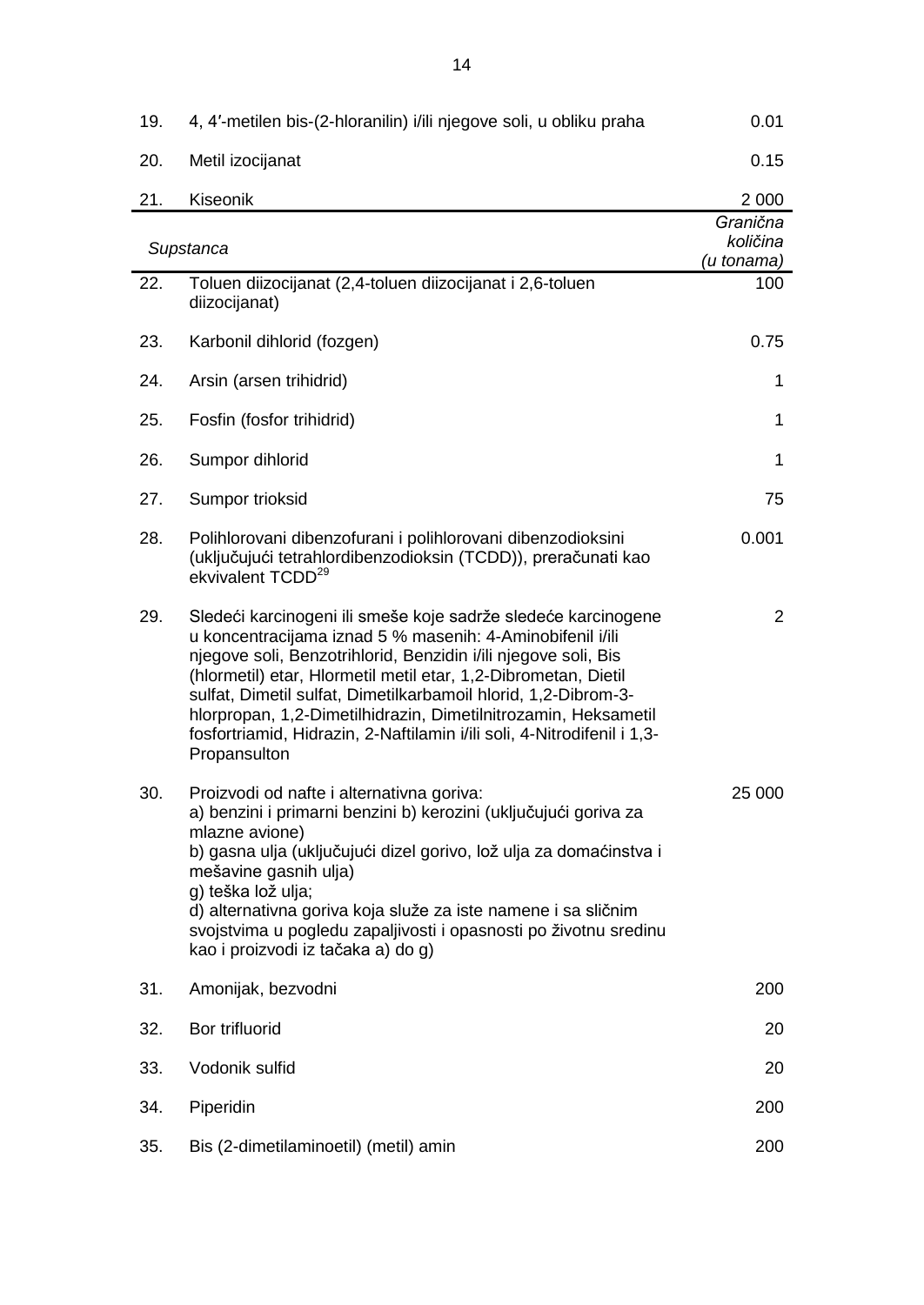| 36.       | 3-(2-Etilheksiloksi) propilamin                                                                                                                                                                                                                     | 200                                |
|-----------|-----------------------------------------------------------------------------------------------------------------------------------------------------------------------------------------------------------------------------------------------------|------------------------------------|
| 37.       | Smeše natrijum hipohlorita klasifikovane kao opasnost po<br>vodenu životnu sredinu, kategorija Akutno 1[H400], koje<br>sadrže < od 5% aktivnog hlora i nisu klasifikovane ni u jednu<br>drugu kategoriju opasnosti u Delu I aneksa I. <sup>30</sup> | 500                                |
| 38.       | Propilamin <sup>31</sup>                                                                                                                                                                                                                            | 2 0 0 0                            |
| Supstanca |                                                                                                                                                                                                                                                     | Granična<br>količina<br>(u tonama) |
| 39.       | Terc-butil akrilat <sup>31</sup>                                                                                                                                                                                                                    | 500                                |
| 40.       | 2-Metil-3-butennitril <sup>31</sup>                                                                                                                                                                                                                 | 2 0 0 0                            |
| 41.       | Tetrahidro-3,5-dimetil-1,3,5,-tiadiazin-2-tion<br>$(dazomet)^{31}$                                                                                                                                                                                  | 200                                |
| 42.       | Metil akrilat <sup>31</sup>                                                                                                                                                                                                                         | 2 0 0 0                            |
| 43.       | 3-Metilpiridin <sup>31</sup>                                                                                                                                                                                                                        | 2 000                              |

# 44. Brom-3-hlorpropan<sup>31</sup> 2 000

#### Napomene

<sup>1</sup>Kriterijumi u skladu sa Globalno harmonizovanim sistemom Ujedinjenih nacija - United Nations Globally Harmonized System (GHS) za klasifikaciju i obeležavanje hemikalija (ST/SG/AC.10/30/Rev.4). Strane treba da koriste ove kriterijume kada klasifikuju supstance ili smeše za potrebe Dela I ovog aneksa, osim ukoliko nisu u nacionalnom zakonodavstu usvojeni drugi pravno obavezujući kriterijumi. Smeše se tretiraju na isti način kao supstance, pod uslovom da su u okviru graničnih koncentracija propisanih prema njihovim svojstvima u skladu sa GHS, osim kada je posebno naveden procentualni sastav ili drugi opis.

<sup>2</sup>Prema kriterijumima iz poglavlja 3.1.2 i 3.1.3 GHS.

<sup>3</sup>Prema kriterijumima iz poglavlja 3.1.2 i 3.1.3 GHS.

<sup>4</sup>Supstance koje pripadaju klasi opasnosti akutna toksičnost, kategorija 3, peroralno, spadaju pod odeljak 2 akutna toksičnost u onim slučajevima kada se ne mogu klasifikovati niti na osnovu akutne inhalacione toksičnosti, niti na osnovu dermalne toksičnosti, na primer usled nedostatka ubedljivih podataka o inhalacionoj i dermalnoj toksičnosti.

<sup>5</sup>Supstance koje dovode do znatnih toksičnih efekata kod ljudi ili za koje se na osnovu eksperimenata na životinjama pretpostavlja da mogu da izazovu jake toksične efekte kod ljudi posle višekratne izloženosti. Dalje smernice su date na slici 3.8.1. i tabeli 3.8.1. dela 3 GHS.

<sup>6</sup>lspitivanje eksplozivnih svojstava supstanci i smeša je neophodno samo ako se skrining procedurom, u skladu sa dodatkom 6, deo 3, Priručnika o metodama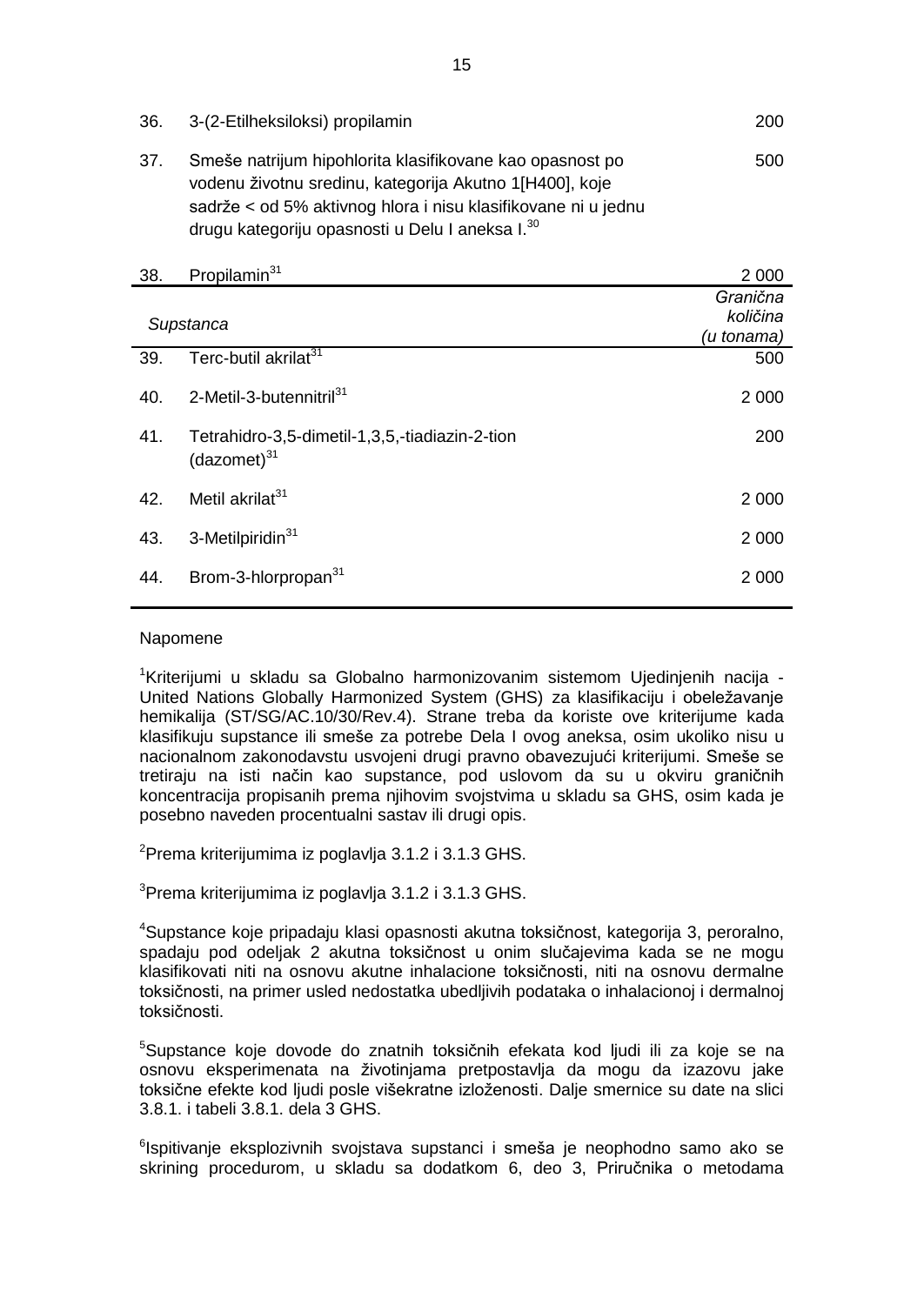ispitivanja i kriterijumima, utvrdi da bi supstanca ili smeša mogla imati eksplozivna svojstva.

<sup>7</sup>Klasa opasnosti Eksplozivi obuhvata i eksplozivne proizvode. Ako je količina eksplozivne supstance ili smeše u eksplozivnom proizvodu poznata, ta količina se uzima u obzir za potrebe ove konvencije. Ako količina eksplozivne supstance ili smeše u proizvodu nije poznata, tada se, za potrebe ove konvencije, ceo proizvod tretira kao eksploziv.

<sup>8</sup>Ako su eksplozivi koji su klasifikovani u podklasu 1.4 raspakovani ili prepakovani, svrstavaju se pod odeljak 4 (Eksplozivi), osim ako se utvrdi da opasnost tog eksploziva još uvek odgovara podklasi 1.4, u skladu sa GHS.

<sup>9</sup>Prema kriterijumima iz poglavlja 2.2.2 GHS.

<sup>10</sup>Aerosoli su klasifikovani prema kriterijumima iz poglavlja 2.3 GHS i Priručnika o metodama ispitivanja i kriterijumima, Deo III, odeljak 31.

<sup>11</sup>Za korišćenje ovog odeljka mora se dokumentovati da aerosolni raspršivač ne sadrži zapaljivi gas, kategorija 1 ili 2, niti zapaljivu tečnost, kategorija 1.

<sup>12</sup>Prema kriterijumima iz poglavlja 2.4.2 GHS.

<sup>13</sup>Prema kriterijumima iz poglavlja 2.6.2 GHS.

 $14$ Tečnosti sa tačkom paljenja višom od  $35^{\circ}$ C mogu se smatrati nezapaljivim tečnostima za neke regulatorne svrhe (npr. transport), ukoliko su pri ispitivanju zapaljivosti prema L2, Deo III, odeljak 32 Priručnika o metodama ispitivanja i kriterijumima, dobijeni negativni rezultati. Ovo, međutim, ne važi pod uslovima kao što su visoka temperatura ili pritisak i stoga su takve tečnosti obuhvaćene ovim odeljkom.

<sup>15</sup>Prema kriterijumima iz poglavlja 2.6.2 GHS.

<sup>16</sup>Prema kriterijumima iz poglavlja 2.6.2 GHS.

<sup>17</sup>Prema kriterijumima iz poglavlja 2.8.2 i 2.15.2.2 GHS.

<sup>18</sup>Prema kriterijumima iz poglavlja 2.8.2 i 2.15.2.2 GHS.

<sup>19</sup>Prema kriterijumima iz poglavlja 4.1.2 GHS.

<sup>20</sup>Prema kriterijumima iz poglavlja 4.1.2 GHS.

<sup>21</sup>Prema kriterijumima iz poglavlja 2.12.2 GHS.

 $22$ Amonijum nitrat (10,000): đubriva koja imaju sposobnost samoodržive razgradnje. Ovo se primenjuje na složena/kombinovana đubriva na bazi amonijum-nitrata (složena/kombinovana đubriva sadrže amonijum nitrat sa fosfatom i/ili potašom), koja imaju sposobnost samoodržive razgradnje prema UN ispitivanju u koritu (vidi UN Priručnik o metodama ispitivanjima i kriterijumima, Deo III. pododeljak 38.2), i kod kojih je sadržaj azota koji potiče od amonijum-nitrata:

a) između 15,75% i 24,5% masenih (udeo azota 15.75% i 24.5% masenih koji potiče od amonijum nitrata koji odgovara 45% i 70% amonijum nitratu) i koja ili ne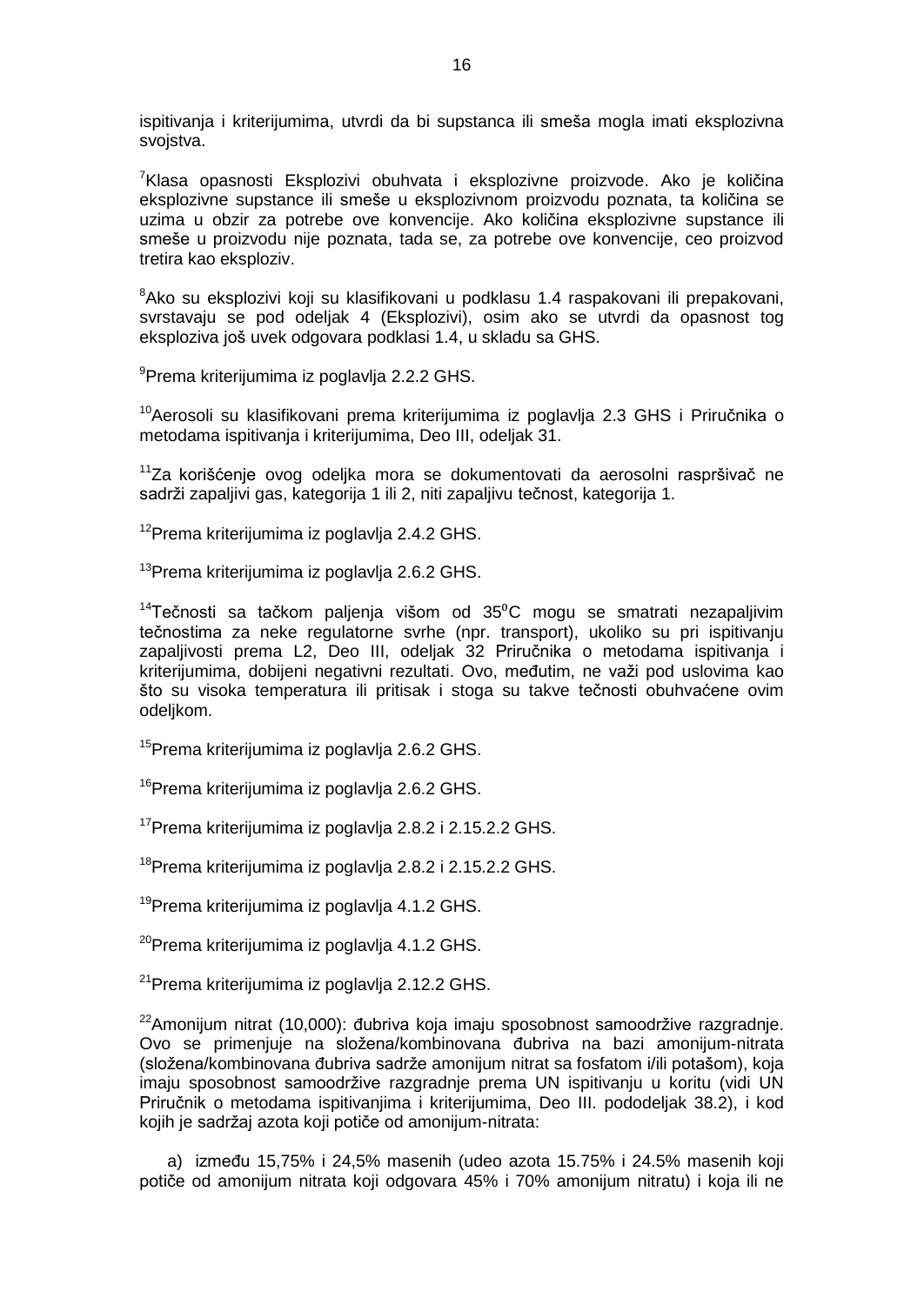sadrže više od 0,4% ukupno zapaljivih/organskih materija ili koja ispunjavaju zahteve odgovarajućeg testa otpornosti na detonaciju (npr., test sa čeličnom cevi od 4 inča);

b) 15.75% masenih ili manje i neograničen sadržaj zapaljivih materija.

<sup>23</sup>Amonijum nitrat (5,000): kvaliteta kao za đubriva

Ovo se primenjuje na prosta đubriva na bazi amonijum-nitrata i na složena/kombinovana đubriva na bazi amonijum-nitrata kod kojih je udeo azota koji potiče od amonijum nitrata:

a) više od 24.5 %, masenih, osim za smeše prostih đubriva na bazi amonijumnitrata s dolomitom, krečnjakom i/ili kalcijum karbonatom od najmanje 90% čistoće,

b) više od 15.75% masenih za smeše amonijum nitrata i amonijum sulfata,

v) više od 28% (udeo azota 28% masenih koji potiče od amonijum-nitrata koji odgovara 80% amonijum-nitratu) masenih za smeše prostih đubriva na bazi amonijum-nitrata sa dolomitom, krečnjakom i/ili kalcijum karbonatom od najmanje 90% čistoće;

i koja ispunjavaju zahteve odgovarajućeg testa otpornosti na detonaciju (npr., test sa čeličnom cevi od 4 inča);

<sup>24</sup>Amonijum nitrat (2,500): tehnički. Ovo se primenjuje na:

a) amonijum nitrat i smeše amonijum nitrata kod kojih je udeo azota koji potiče od amonijum nitrata:

(i) između 24,5 % i 28 %, masenih i koji ne sadrži više od 0,4 % zapaljivih supstanci;

(ii) više od 28 %, masenih, i koji ne sadrži više od 0,2 % zapaljivih supstanci;

b) vodene rastvore amonijum-nitrata u kojima je koncentracija amonijum-nitrata veća od 80 % masenih.

 $25$ Amonijum nitrat (50) ("off-specs") "nespecifični" materijal i đubriva koji ne ispunjavaju zahteve odgovarajućeg testa otpornosti na detonaciju (npr., test sa čeličnom cevi od 4 inča);

Ovo se primenjuje na:

a) materijal koji se odbacuje u toku proizvodnog procesa i na amonijum-nitrat i smeše amonijum nitrata, prosta đubriva na bazi amonijum-nitrata i složena đubriva na bazi amonijum-nitrata označena u napomenama 23 i 24, koje krajnji korisnici vraćaju ili su vratili proizvođaču, privremenom skladištu ili postrojenju za ponovnu obradu, reciklažu ili tretman radi bezbedne upotrebe, jer više ne ispunjavaju uslove iz napomena 23 i 24;

b) đubriva iz napomene 22a) i napomene 23 koja ne ispunjavaju zahteve odgovarajućeg testa otpornosti na detonaciju (npr., test sa čeličnom cevi od 4 inča);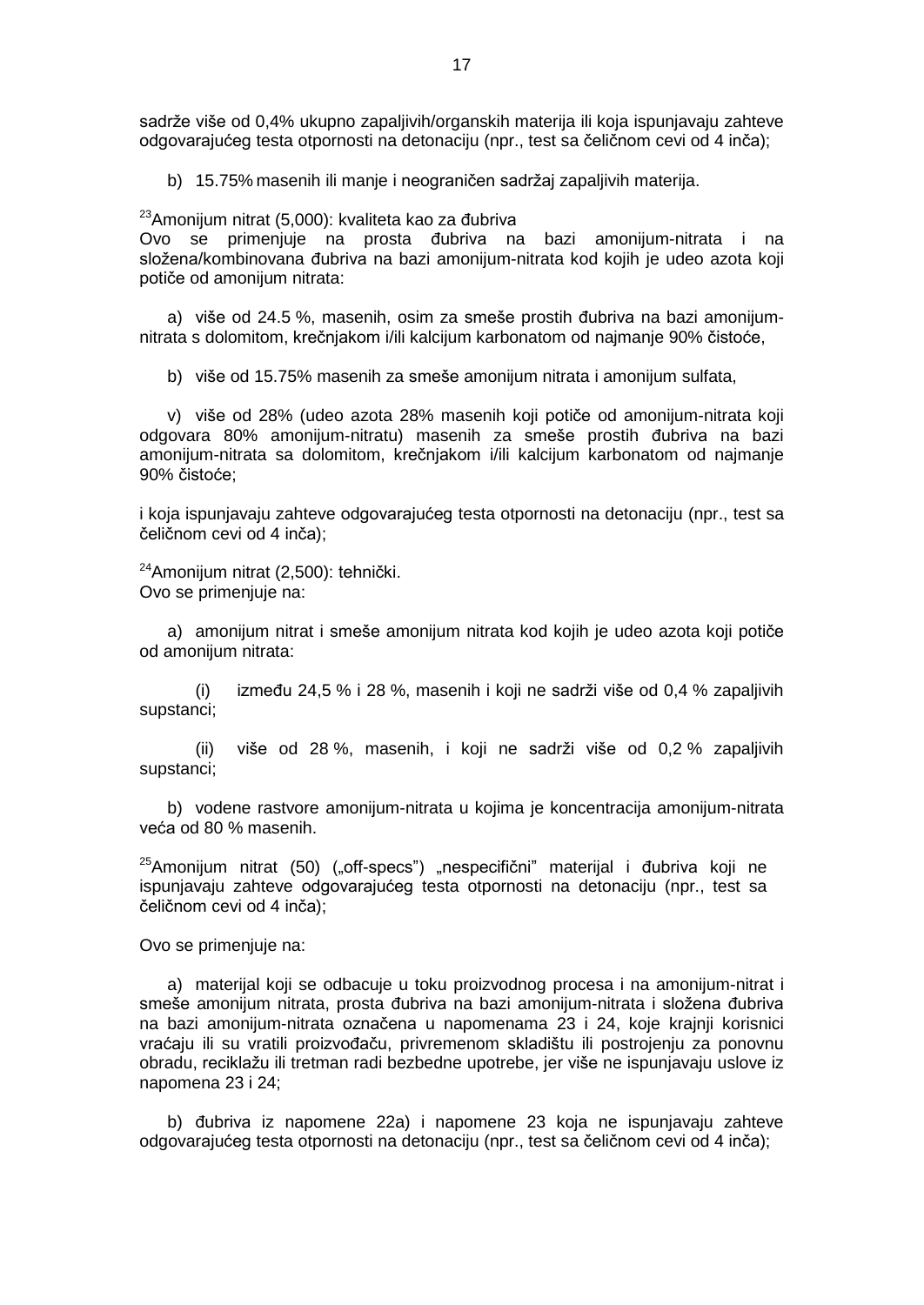$26$ Kalijum nitrat (10,000): kombinovana đubriva na bazi kalijum-nitrata (u kuglicama/granulama), koja imaju ista svojstva kao čist kalijum-nitrat.

 $27$ Kalijum nitrat (5000): kombinovana đubriva na bazi kalijum-nitrata (u obliku kristala), koja imaju ista opasna svojstva kao čist kalijum-nitrat.

<sup>28</sup>Prerađen biogas: za svrhu primene Konvencije prerađen biogas se može klasifikovati pod redni broj 14 Deo 2 aneksa I, kada je obrađen u skladu sa važećim standardima za prečišćen i prerađen biogas, čime se obezbeđuje kvalitet koji je jednak kvalitetu prirodnog gasa, uključujući sadržaj metana, i koji sadrži maksimalno 1 % kiseonika.

<sup>29</sup>Polihlorovani dibenzofurani i polihlorovani dibenzodioksini. Količine polihlorovanih dibenzofurana i polihlorovanih dibenzodioksina se izračunavaju koristeći sledeće faktore ekvivalentne toksičnosti za čoveka i sisare (TEF) Svetske zdravstvene organizacije (SZO) za dioksine i jedinjenja slična dioksinu, koji su ponovo preračunati 2005. godine:

| Dioksini            | <b>TEF</b> | Furani              | <b>TEF</b> |
|---------------------|------------|---------------------|------------|
| 2,3,7,8-TCDD        | 1          | 2,3,7,8-TCDF        | 0.1        |
| 1,2,3,7,8-PeCDD     | 1          | 2,3,4,7,8-PeCDF     | 0.3        |
| 1,2,3,4,7,8-HxCDD   | 0.1        | 1,2,3,7,8-PeCDF     | 0.03       |
| 1,2,3,6,7,8-HxCDD   | 0.1        | 1,2,3,4,7,8-HxCDF   | 0.1        |
| 1,2,3,7,8,9-HxCDD   | 0.1        | 1,2,3,7,8,9-HxCDF   | 0.1        |
| 1,2,3,4,6,7,8-HpCDD | 0.01       | 2,3,4,6,7,8-HxCDF   | 0.1        |
| <b>OCDD</b>         | 0.0003     | 1,2,3,7,8,9-HxCDF   | 0.1        |
|                     |            | 1,2,3,4,6,7,8-HpCDF | 0.01       |
|                     |            | 1,2,3,4,7,8,9-HpCDF | 0.01       |
|                     |            | <b>OCDF</b>         | 0.0003     |

#### **SZO 2005 TEF**

Skraćenice: Hx = heksa, Hp = hepta,  $O =$  okta, Pe = penta, T = tetra.

Referenca: Martin Van den Berg i drugi, "2005 World Health Organization Reevaluation of Human and Mammalian Toxic Equivalency Factors for Dioxins and Dioxin-like Compounds", Toxicological Sciences, vol. 93, No. 2 (October 2006), pp. 223–241.

<sup>30</sup>Pod uslovom da smeša u odsustvu natrijum- hipohlorita ne bi bila klasifikovana kao opasnost po vodenu životnu sredinu, kategorija Akutno 1.

<sup>31</sup>U slučajevima kada ova opasna supstanca spada u kategoriju 10 zapaljive tečnosti ili kategoriju 11 zapaljive tečnosti, za svrhu Konvencije primenjuje se najmanja granična količina.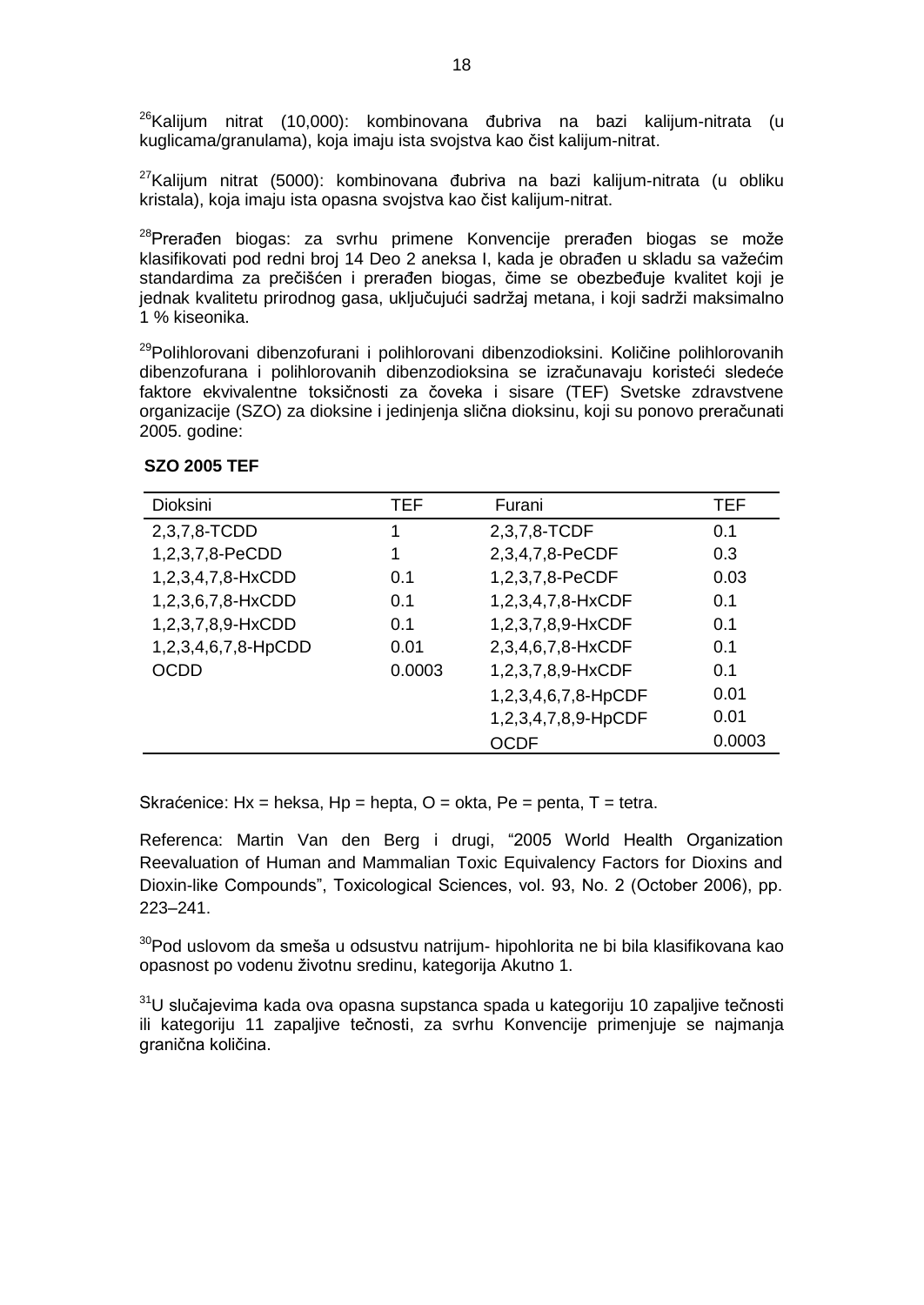# **Član 3.**

O prihvatanju izmena i dopuna tehničkih propisa koji su sastavni deo Konvencije o prekograničnim efektima industrijskih udesa i njihovoj primeni u Republici Srbiji odlučuje Vlada.

O objavljivanju tehničkih propisa iz stava 1. ovog člana stara se ministarstvo nadležno za poslove zaštite životne sredine.

# **Član 4.**

Ovaj zakon stupa na snagu osmog dana od dana objavljivanja u "Službenom glasniku Republike Srbije – Međunarodni ugovori".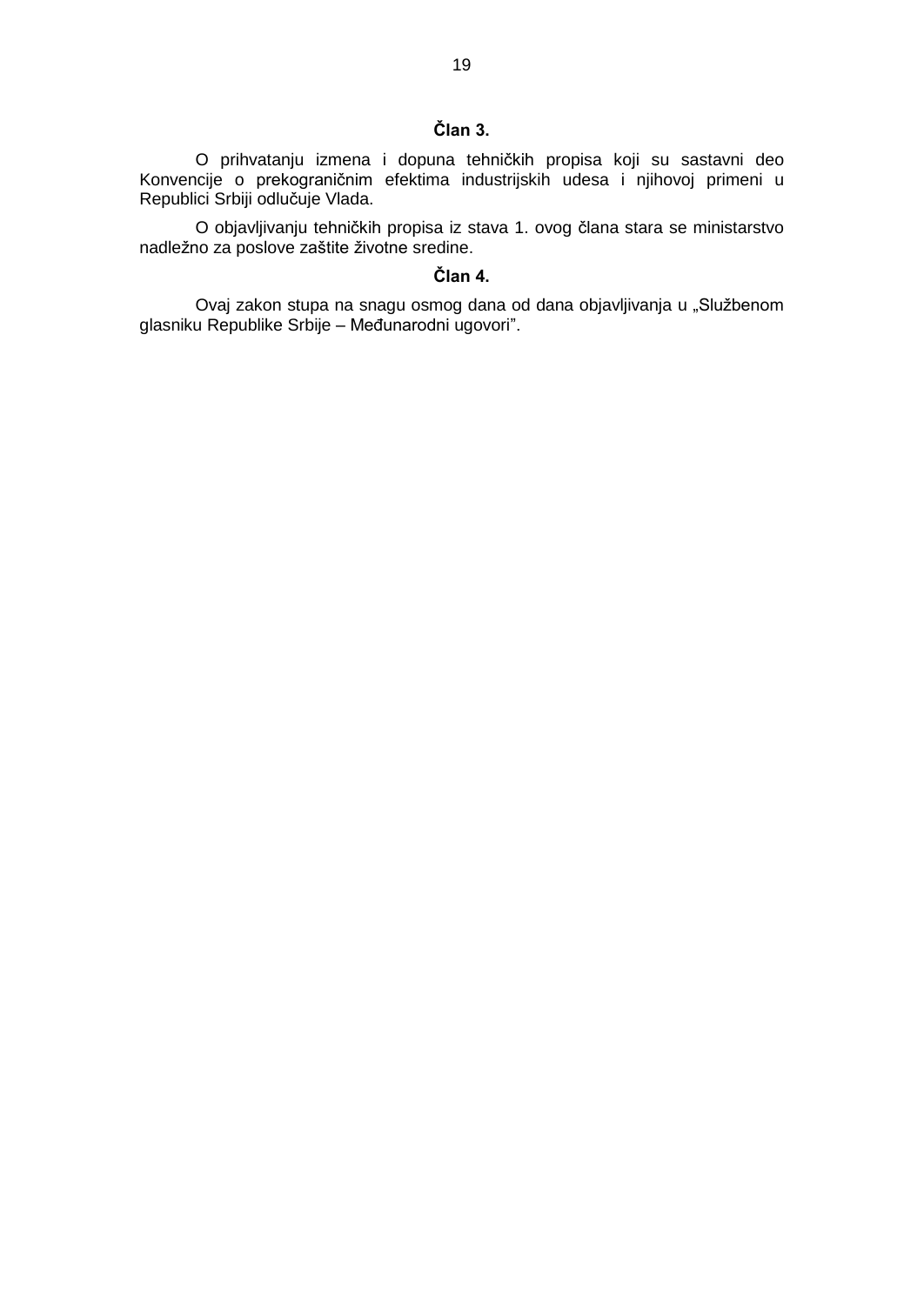# **OBRAZLOŽENJE**

#### **I. USTAVNI OSNOV ZA DONOŠENjE ZAKONA**

Ustavni osnov za donošenje ovog zakona je član 99. stav 1. tačka 4. Ustava Republike Srbije, po kojem Narodna skupština potvrđuje međunarodne ugovore, kad je zakonom predviđena obaveza njihovog potvrđivanja.

# **II. RAZLOZI ZBOG KOJIH SE PREDLAŽE POTVRĐIVANjE ODLUKE 2014/2 O IZMENI ANEKSA I KONVENCIJE O PREKOGRANIČNIM EFEKTIMA INDUSTRIJSKIH UDESA**

Konvencija o prekograničnim efektima industrijskih udesa, zaključena je 17. marta 1992. godine u Helsinkiju, a potvrđena od strane Republike Srbije Zakonom o potvrđivanju Konvencije o prekograničnim efektima industrijskih udesa ("Službeni glasnik RS - Međunarodni ugovori", broj 42/09).

Odlukom 2014/2, koju je Konferencija Strana usvojila na svom 8. sastanku (Ženeva, 3-5. decembar 2014. godine), izmenjen je Aneks I konvencije (Aneksom I Konvencije definisane su Opasne supstance za potrebe definisanja opasnih aktivnosti).

U cilju preduzimanja mera sprečavanja industrijskog udesa i donošenja mera spremnosti, Strane su obavezne da preduzmu mere, prema potrebi, u cilju identifikacije opasnih aktivnosti na svojoj teritoriji u skladu sa Aneksom I ove konvencije. Konferencija strana je usvojila Smernice za olakšavanje identifikacije opasnih aktivnosti za potrebe konvencije, sa ciljem olakšavanja primene Aneksa I, kao i definisanja lokacijskih kriterijuma.

Izmenama se pristupilo zbog potrebe ažuriranja kategorija supstanci i smeša i navedenih supstanci i njihovih graničnih količina, kako je sadržano u Aneksu I Konvencije o prekograničnim efektima industrijskih udesa, u cilju uvođenja kriterijuma Globalno harmonizovanog sistema klasifikacije i obeležavanja hemikalija Ujedinjenih nacija (ST/SG/AC.10/30/Rev.4) i održavanja doslednosti sa odgovarajućim zakonodavstvom Evropske unije.

Na osmom sastanku Konferencije Strana konvencije, u skladu sa Platformom za učešće delegacije Republike Srbije na navedenom sastanku, zauzet je stav da delegacija Republike Srbije podrži usvajanje odluke o izmeni Aneksa I konvencije.

Nakon osmog sastanka Konferencije Strana, shodno članu 26. stav 4 (a) konvencije, izmene su dostavljene Stranama i preporučene za odobravanje. U skladu sa tačkom (b), stav 4. član 26, nakon isteka 12 meseci od datuma dostavljanja izmena, amandmani su stupili na snagu za sve Strane konvencije 19. decembra 2015. godine, pri čemu ni jedna Strana nije dostavila obaveštenje u skladu sa članom 26, stav 4(c) konvencije, da nije u mogućnosti da prihvati amandman na Aneks I konvencije, s obzirom da se radi o usklađivanju sa UN Globalno harmonizovanim sistemom klasifikacije i obeležavanja hemikalija i odgovarajućim propisima Evropske unije.